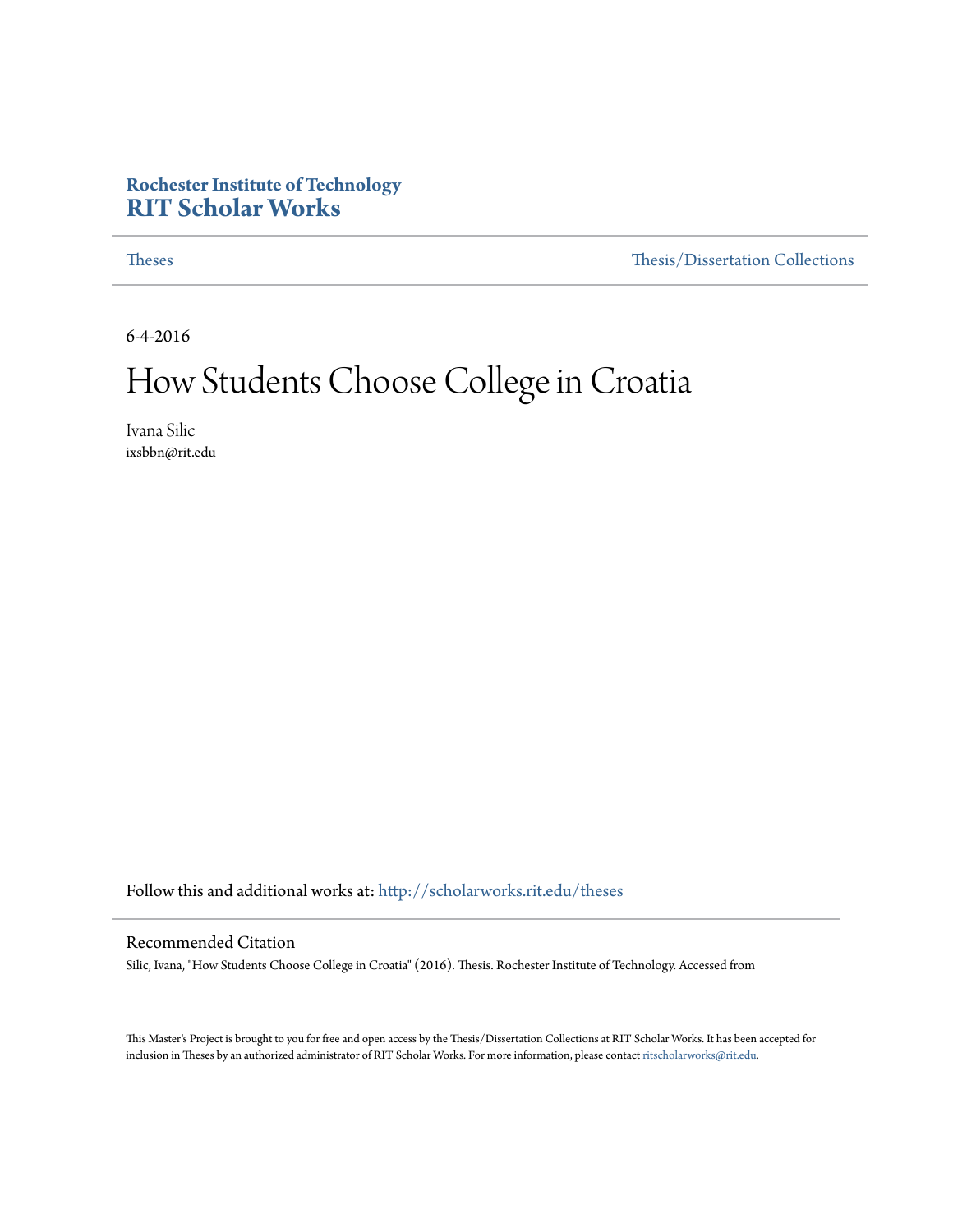# $R \cdot I \cdot T$

## **How Students Choose College in Croatia**

By

Ivana Silić

A Capstone Project Submitted in Partial Fulfillment of the Requirements for the Degree of Master of Science in Service Leadership and Innovation

> Department of Service Systems College of Applied Science and Technology

Rochester Institute of Technology-Croatia Zagreb, Croatia June 4, 2016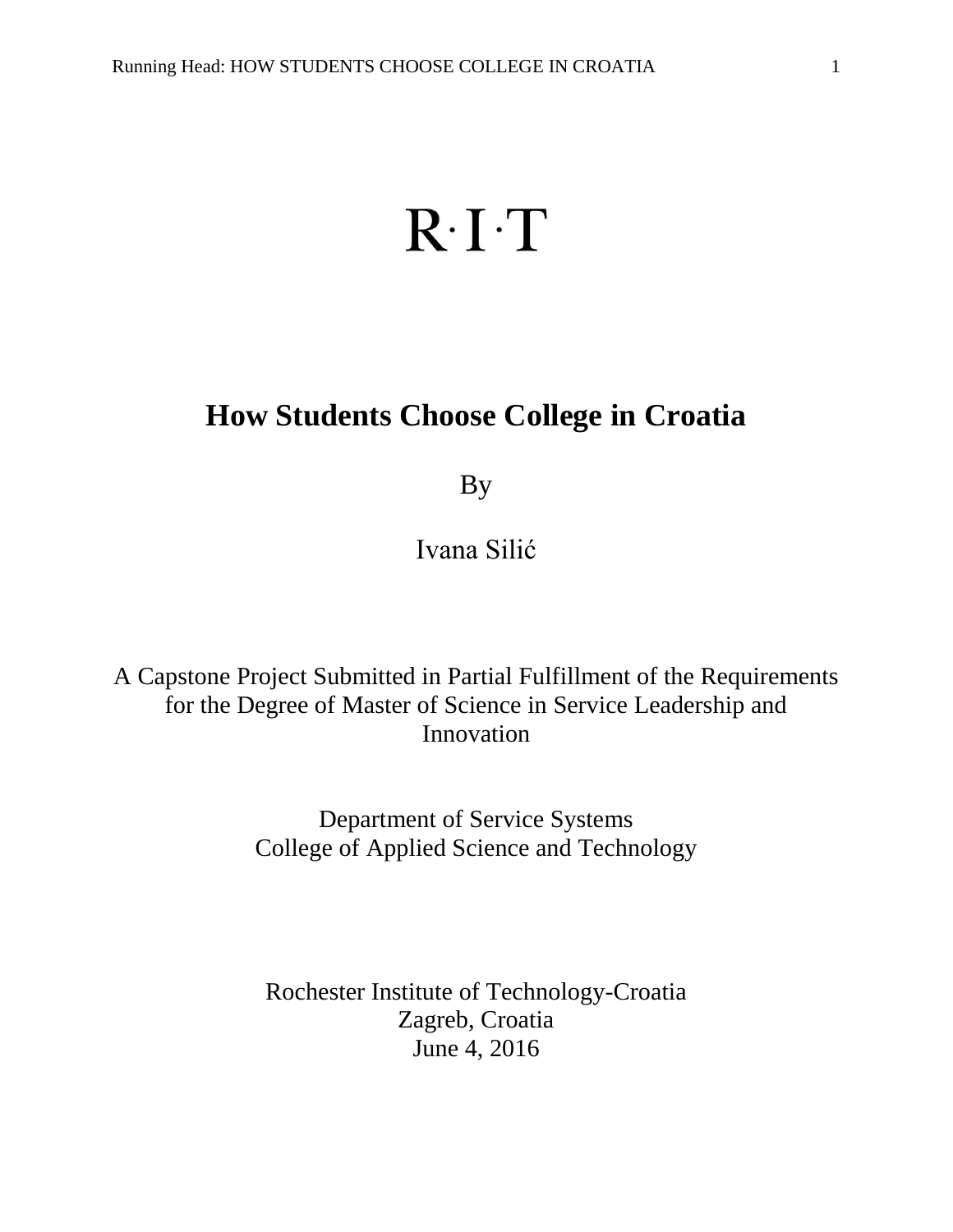## **Committee Approval:**

**Jennifer Matic** Date Date

Capstone Advisor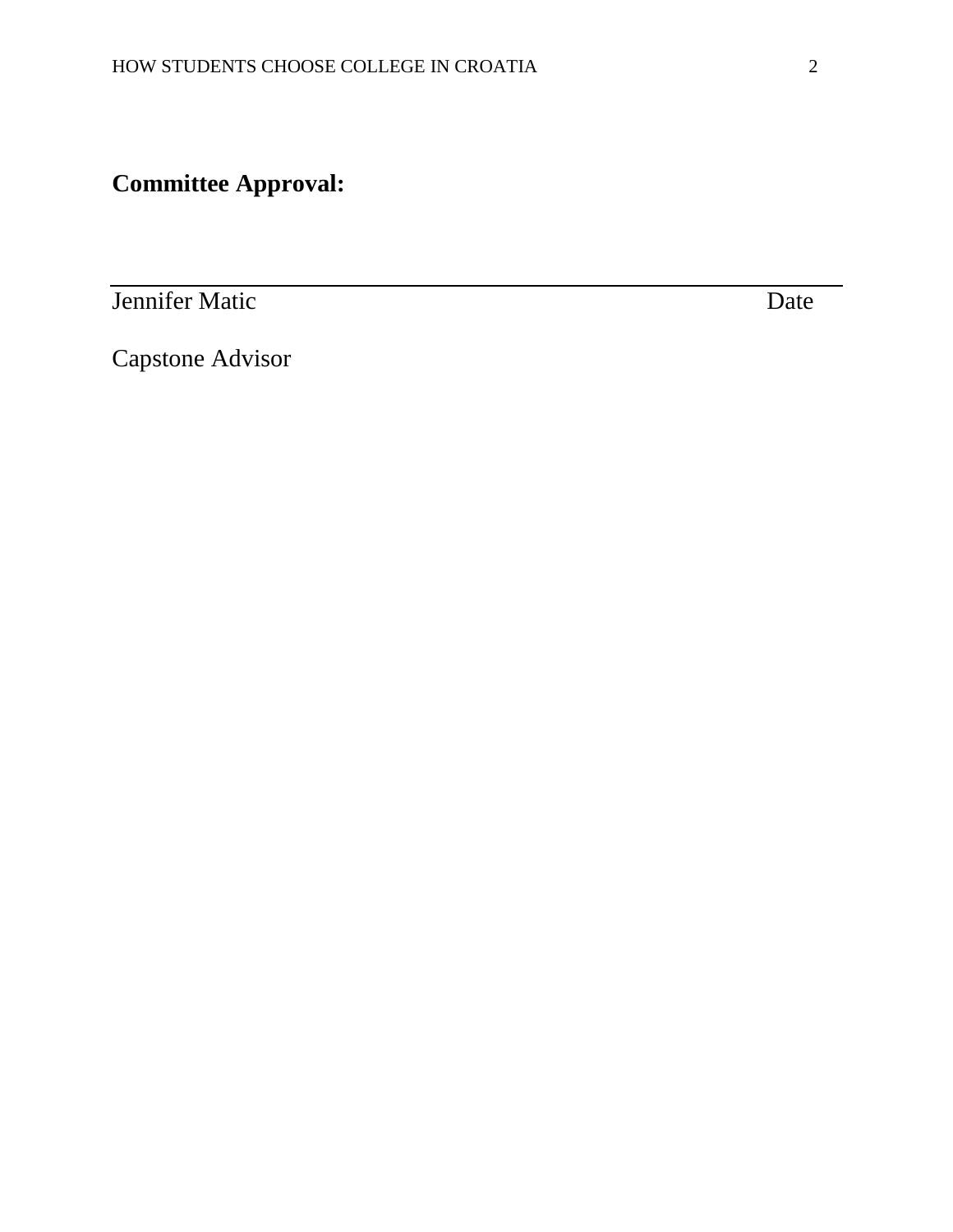#### **Abstract**

This qualitative study explores the ways in which high school students in Croatia go through the process of making their college decision, and attempts to identify the key factors that influence their decision to choose a certain college. The study used focus group methodology to gain deeper understanding of the thought process students go through from the moment they start thinking about colleges, to the moment they make their final decision. The results of this research show that high school students in Croatia tend to start thinking more seriously about where they will continue their education in the third and, more often in their fourth (last) grade of high school. They are often not proactively searching for options, but relying on what they think they know and what they think they will be good at. In addition to that, there seems to be a lack of professional support in high schools, so students' are making their decisions based on their limited understanding on options and possibilities that they have. The research showed that parents play an important role in the process in most of the cases, either by supporting their children, or by questioning and directing them towards something they believe is a good choice.

The results of this research might be beneficial to high school administrators and advisors who would like to better understand their students, to colleges and universities in their efforts to attract new students, but also to the governmental agencies and ministries when trying to develop new education and employment strategies in Croatia.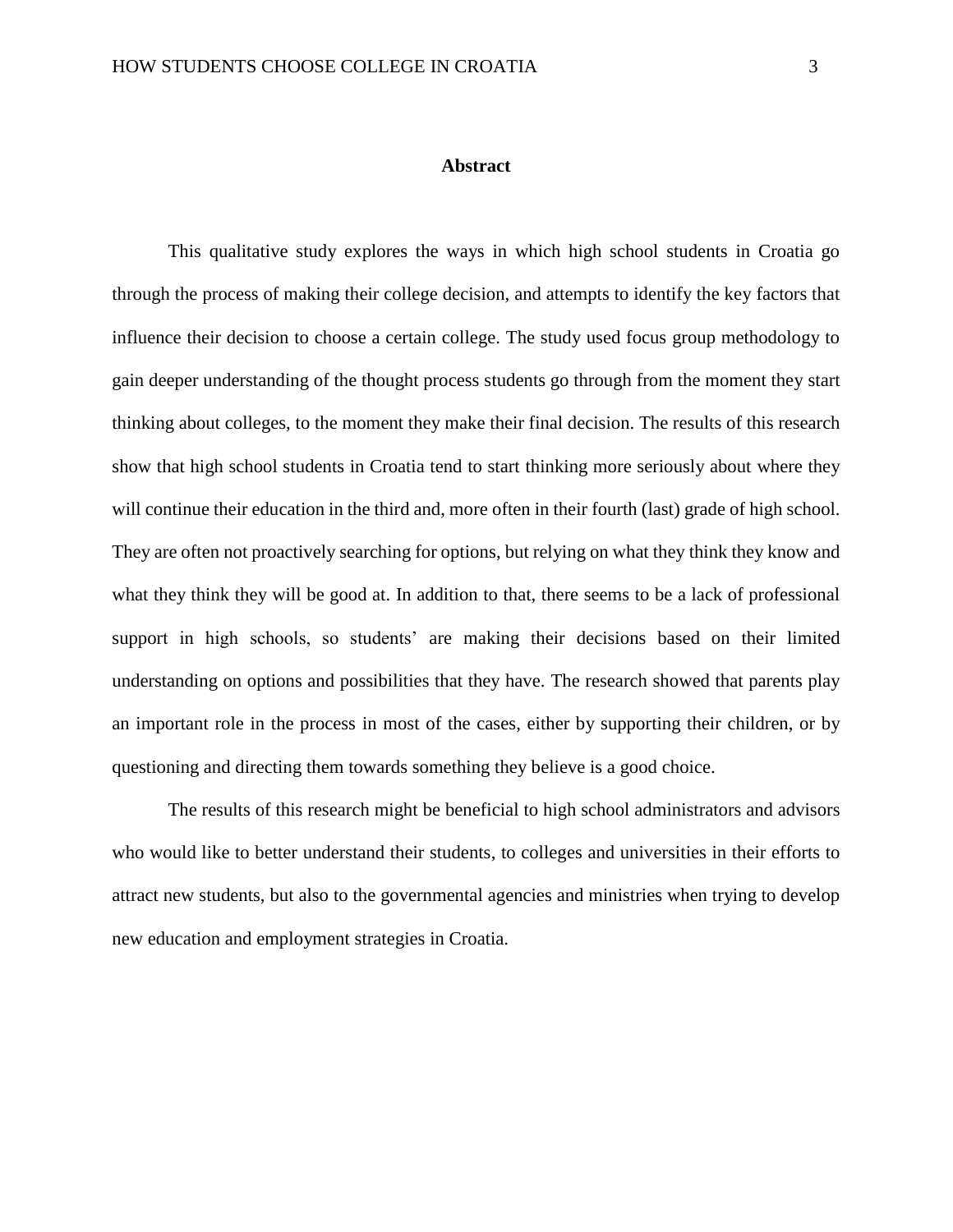#### **Contents**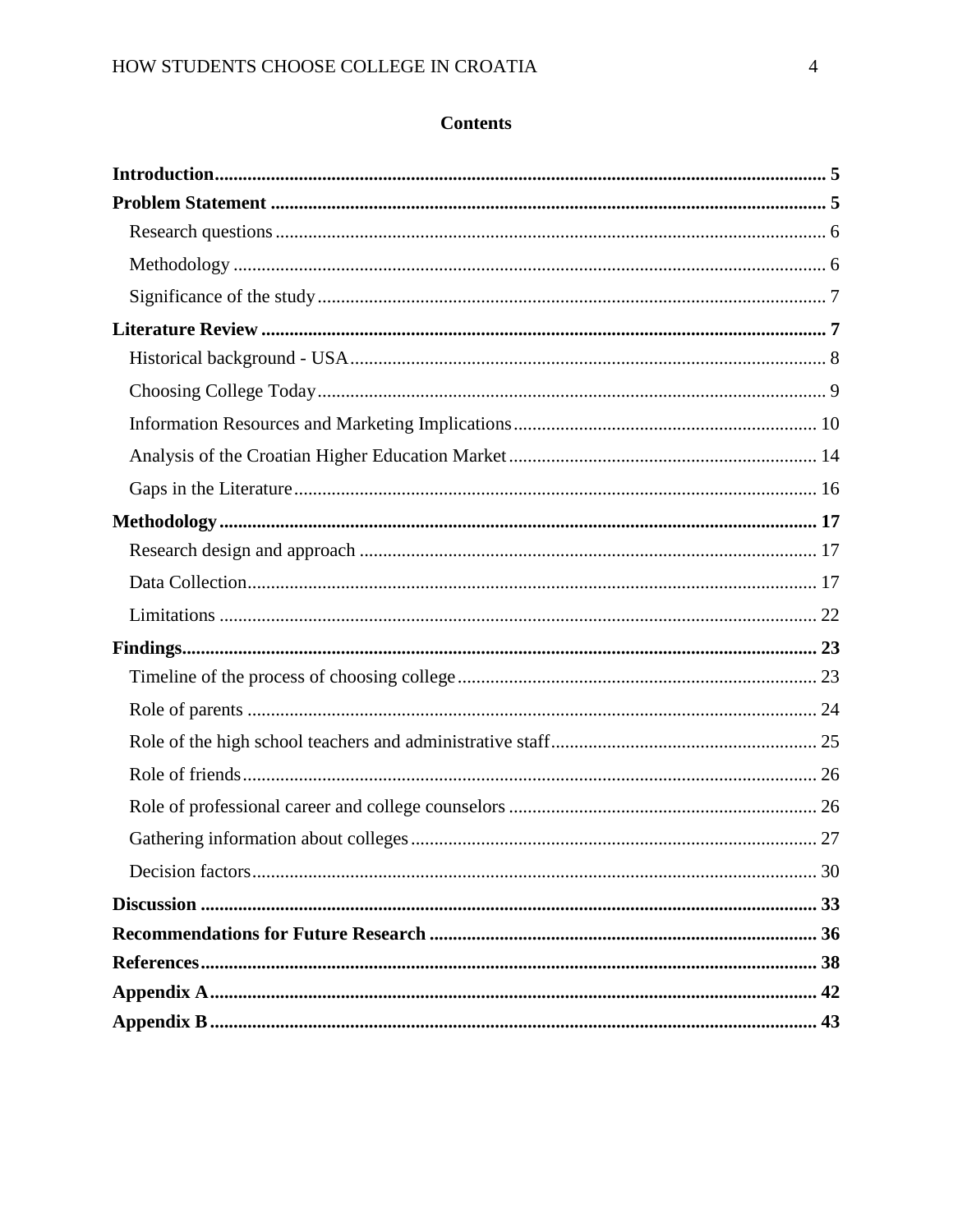#### <span id="page-5-0"></span>**Introduction**

#### **Problem Statement**

<span id="page-5-1"></span>Choosing a college is a major decision in high school student's life and definitely not an easy one to make. At this young age, students have to think about their careers, about the job market and are still under a lot of different influences, primarily from their family and friends.

There are 129 institutions of higher education in Croatia today, 102 public institutions and 27 private educational institutions. Students have more than 500 study programs to choose from in the country and there are numerous options available to them outside of the country (Agency for Science and Higher Education, 2015). Access to information has never been easier than today but the overwhelming amount of information is adding to the stress and pressure of finding the best fit. Through this research, I would like to find out what are the key factors that influence a student to apply to a certain college and what are the primary sources of information that they are consulting when starting their college search. To which extent do prospective students look at objective and measurable factors and how strong is the influence of their friends and families?

Not having an official ranking system in Croatia, the lack of quality advising services in high schools and a non- existent government policies in terms of defining the needs of the employment market, makes it even harder for today's student to make the final decision. High schools in Croatia do not have a system in place that would help students choose the appropriate college and a study program that best fits their academic aptitude and interests, so students depend on the advice from their friends and family and the information available on the internet. It is questionable if the students are sufficiently informed about their college options before they make their decision and moreover, if they have full understanding of the future employment options after they graduate.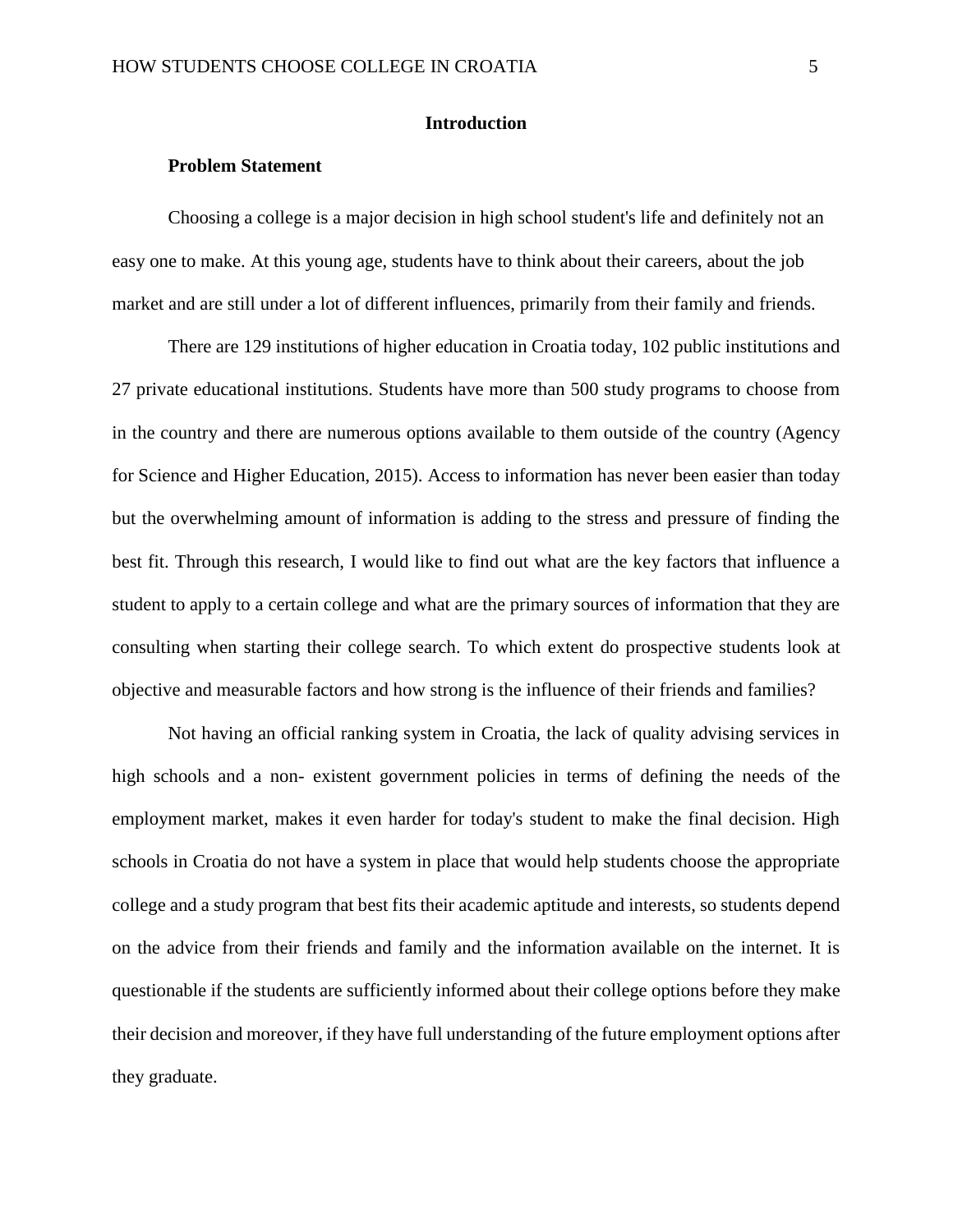Determining the key influencing factors can be a starting point for changing communication and marketing strategy of higher education institutions in Croatia. Moreover, finding out more about the process of choosing college in Croatia would be beneficial for governmental agencies to develop strategies which would help students choose their future education options wisely.

#### <span id="page-6-0"></span>**Research questions**

There are a couple of questions that this study is aiming to explore. The central research question of this study is:

How do students choose college in Croatia?

In order to better understand this process, the study tried to answer the following sub-questions:

When do high school students start thinking about their college option?

What are the most important factors students consider when choosing the college?

What influences their college decision the most?

Where do they look for information about colleges?

#### <span id="page-6-1"></span>**Methodology**

In order to better understand how students in Croatia choose college, qualitative research method was used. The reason for choosing a qualitative approach is to gain better understanding of process of choosing the college in Croatia and to have more flexibility in asking the questions.

The researcher organized focus groups in Dubrovnik and Zagreb, with fifteen students in total. The groups consisted of freshmen students who enrolled into a college or a university in Croatia in the Academic Year 2015/2016.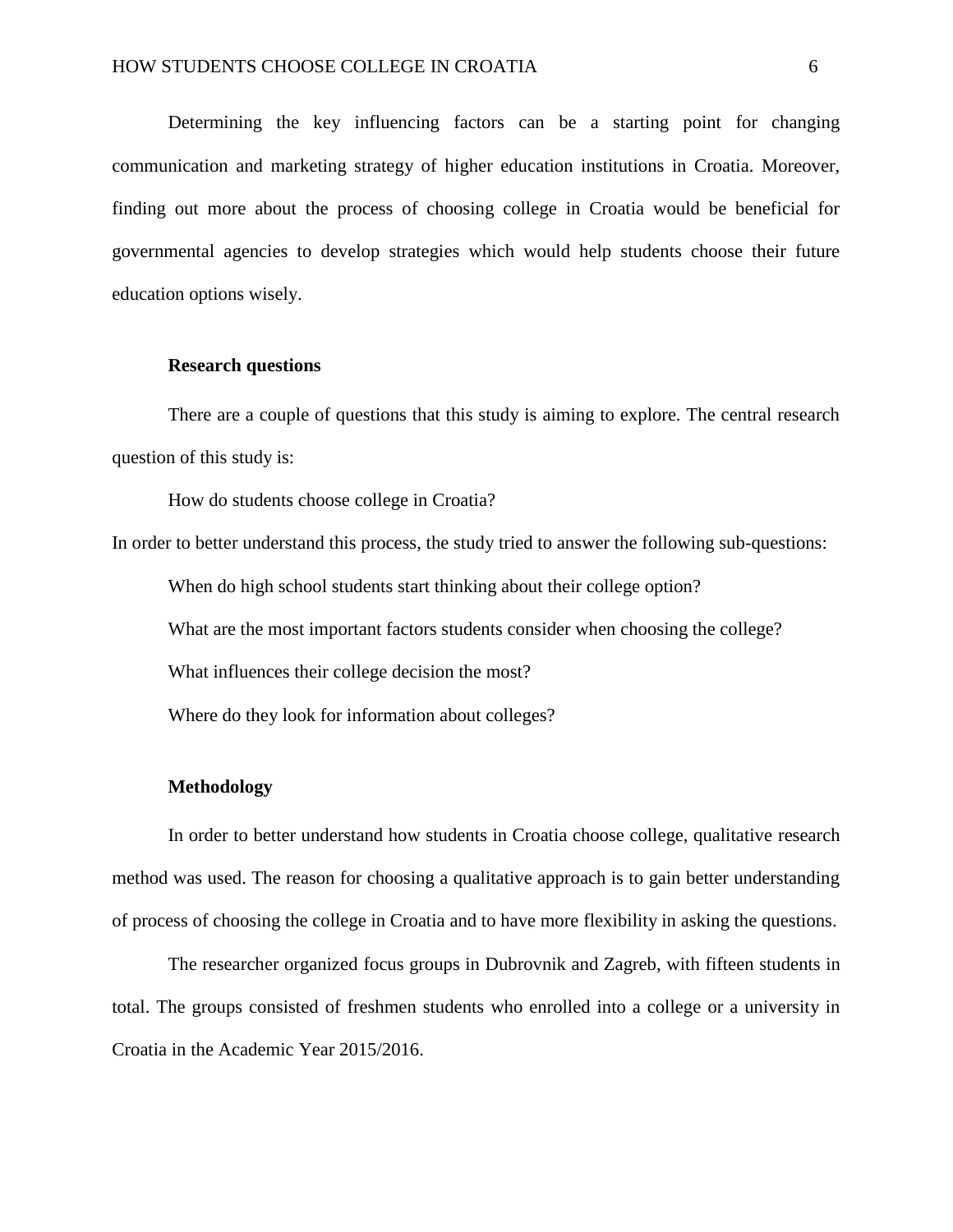#### **Significance of the study**

<span id="page-7-0"></span>Motivation factors behind the enrollment decisions are important for colleges and universities in order to be able to form their recruitment, marketing and communication strategies in the adequate way. In the past, choices were limited for college- bound students and the sources of information were scarce. Today, in the information abundant world, where opportunities are almost endless, marketing in education has become a necessity.

In the massive and competitive higher education market today (Horrigan, 2007; Mount and Belanger, 2004), marketing strategies are crucial for attracting targeted groups of students to attend a particular college. Determining the key influencing factors can also be a starting point for changing communication and marketing strategy of colleges in Croatia.

Due to more students entering the higher education market and more choices that are available to them, colleges and universities will need to embrace the integrated marketing communication strategies in order to effectively and consistently position themselves to the target groups (Horrigan, 2007). In order to put a strategy in place, colleges and universities will have to research their target audience needs, aspirations and motives for pursuing a degree in higher education. This implies understanding the reasons, motivating factors and ways students make their college decision.

#### **Literature Review**

<span id="page-7-1"></span>This literature review is intended as an overview of the existing literature on the factors that influence students' decision to enroll to a certain college and their importance when making the final choice.

For the purpose of conducting research on how students in Croatia make their decisions to enroll, past literature will help understand the main influencing factors found by previous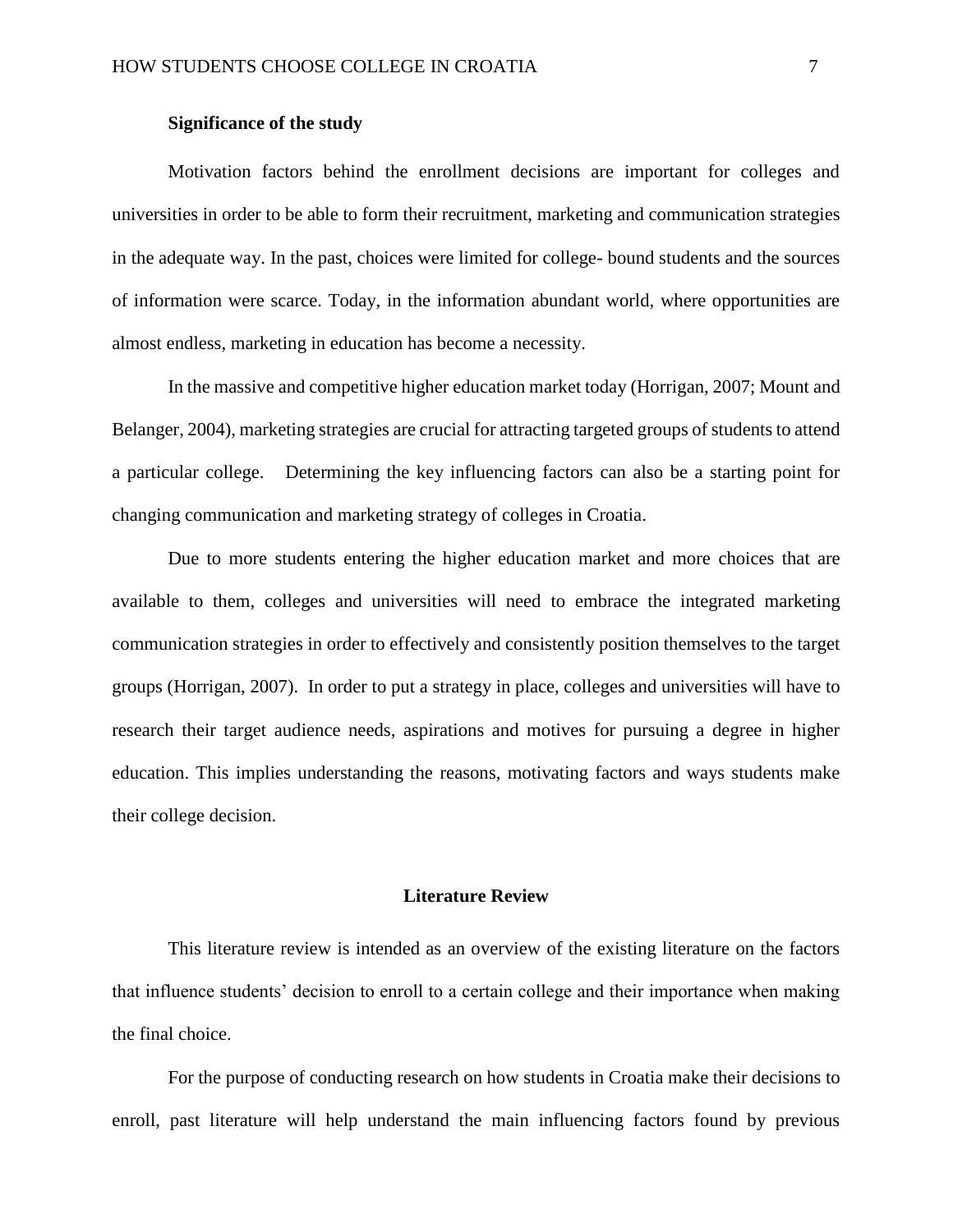researchers. This literature review will focus on the work of international and Croatian authors on the topic of choosing a college and will touch upon the implications for marketing and recruitment departments. Most of the previous studies have been done in the USA, focusing on different colleges and universities and different groups of students but there are also some relevant ones dealing with colleges in other parts of the world. There is some literature on how students in Croatia choose colleges and study programs, but the existing literature does not explain the process of choosing college and sources of information students use during that process.

#### <span id="page-8-0"></span>**Historical background - USA**

Choosing a college is a major decision in person's life and it is a complex decision today. There are a lot of parties involved in the process: students, parents, friends, teachers, college staff and faculty, government institutions and many more. A study by Kinzie et al. (2004) summarized the development and the changes in the process of choosing the college from the late 1940's to the late 1990's. With the accessibility of information and differences in socio-political surrounding, a lot has changed, but a there are a lot of factors that stayed the same. Before the late 1940's there was less competition because less than 20% of high school students entered tertiary education and going to college was a norm for the upper class Caucasian students (Kinzie et al., 2004, p. 40). There was no need for formal counseling or marketing as there were not that many options available. Until the late 60s students were choosing colleges based on convenience (proximity to their homes), social background, and their parents preferences; so only in the late 60's, colleges started preparing brochures not only for the parents, but for the high school students as well (Kinzie et al., 2004). Lipsett and Smith (as cited in in Kinzie et al., 2004) found that academic reputation of the college started playing a more important role in enrollment decision only in the mid 1950's. Kinzie et al. (2004) also found that the timing of when students started considering their college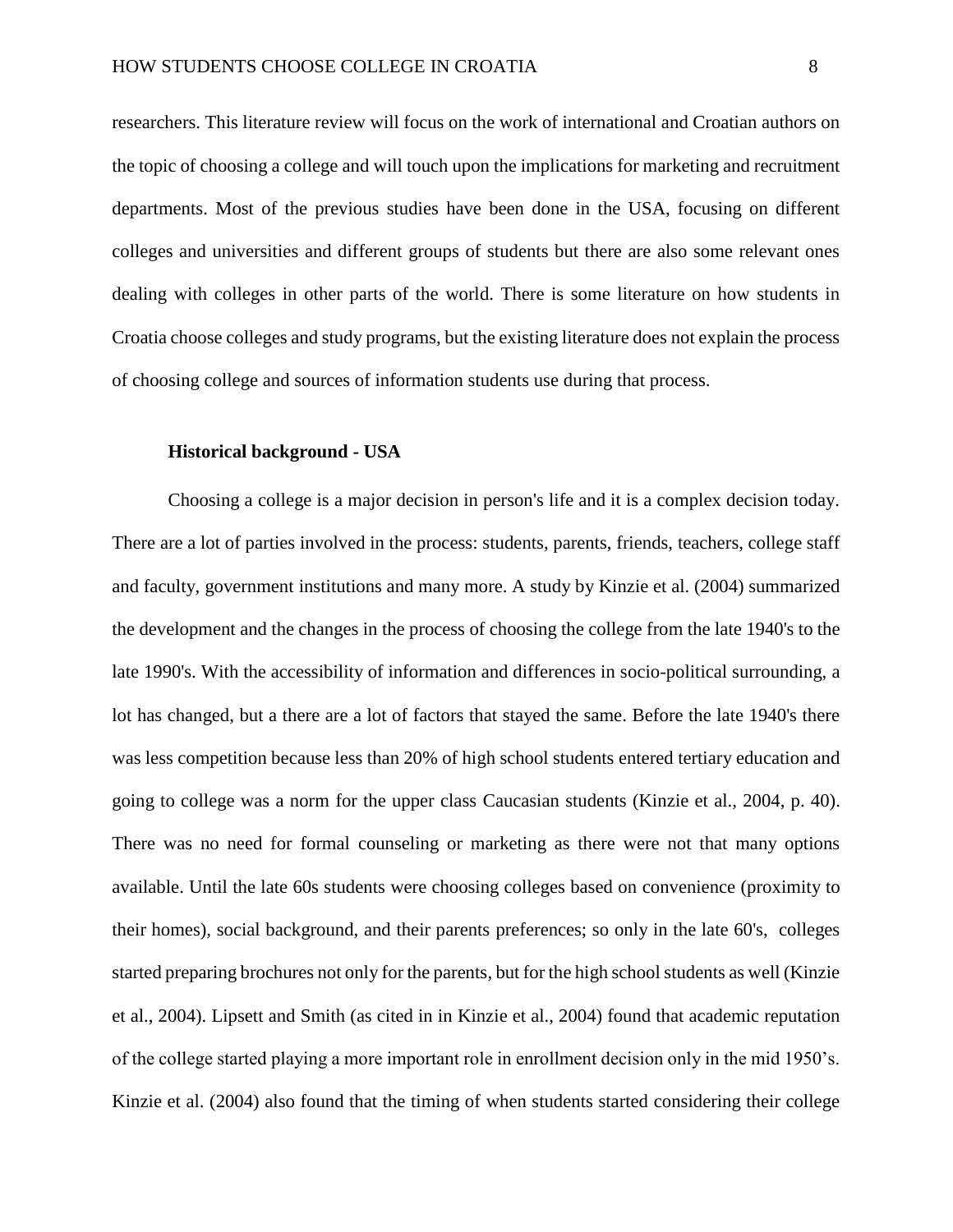options moved from end of their senior year in 40s to the spring of their senior year in the 90's. The reason behind that change lies in the fact that college became available to more students, the environment became more competitive and more choices are available to students today.

When choosing college in the US today, students are also influenced by college rankings (Ceja, 2001; Shaw, Kobrin, Packman, Sheryl and Schmidt 2009), which first appeared in 1983 in *America's Best Colleges by US News & World Report (Kinzie et al., 2004, p 26.).* 

In their meta-analysis, Kinzie at al. (2004) found that the proximity to home, cost of attendance and parental influence remained important factors when choosing a college, even though the importance of those factors has somewhat changed and varies among different groups of students. This historical background shows that although times have changed radically and the ways students gather information are different today than they were 50 years ago, some factors, such as proximity to home, low cost, co-curricular life, influence of family and friends, remain important for students in search of a college (Kinzie et al., 2004, p 36.)

The literature shows that the process of choosing college in the US has changed throughout the years and we can assume it will continue to change in the years to come. Technological advancements offer new sources of information but the amount of options available is making the decision more complicated than ever.

#### <span id="page-9-0"></span>**Choosing College Today**

Because of the very competitive higher education market, colleges and universities in the US today are very interested in finding out more about the reasons for choosing a certain college in order to market their institutions properly. Colleges need to have a clear understanding of this process to be able to respond to the current needs of the student population. Many studies have been conducted in this area in the US, from the ones investigating a particular institution's students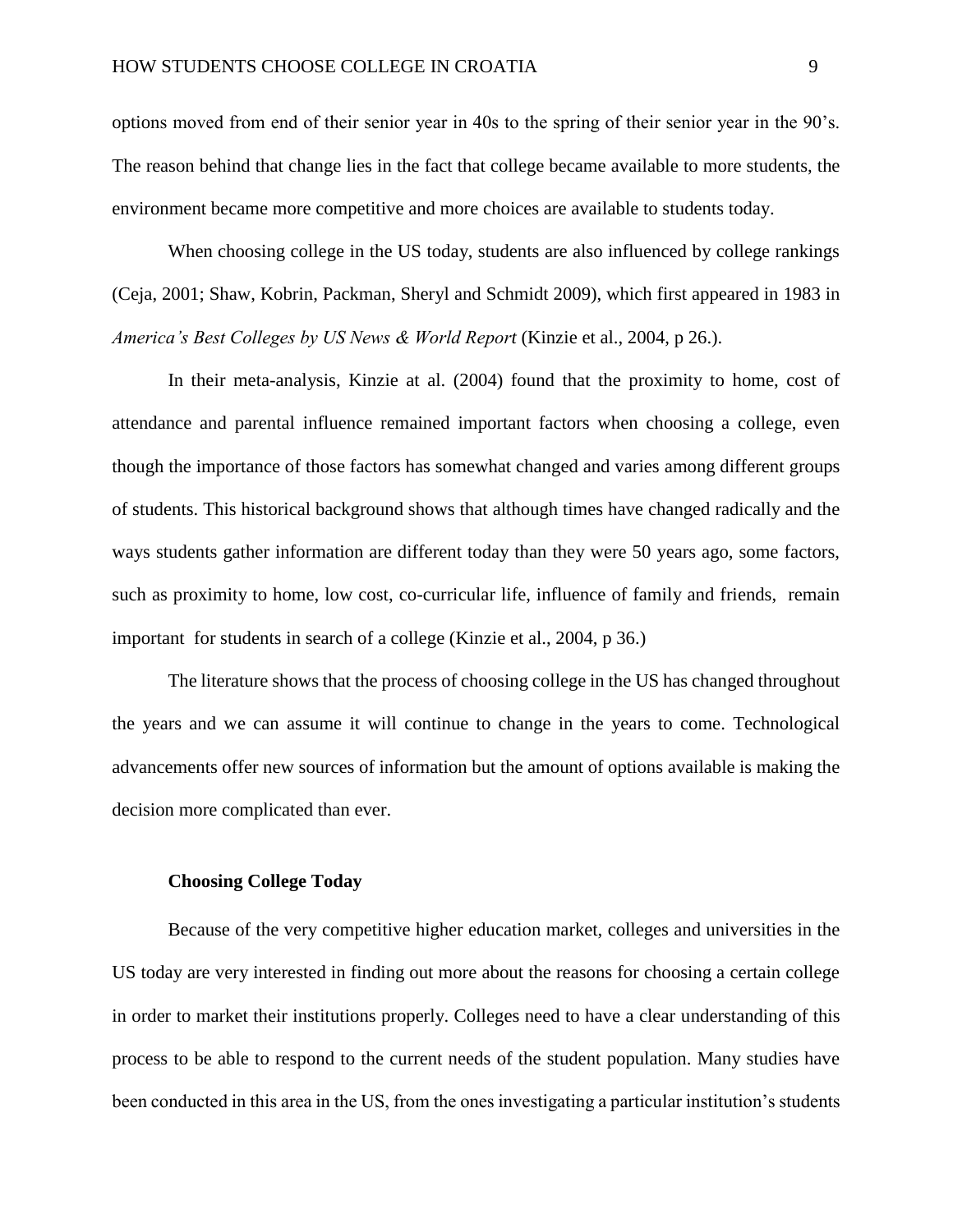(Bers and Galowich, 2002; Burdett, 2013; Dolinsky, 2010) to the ones investigating different groups of students in terms of gender, nationality, socio- economic background etc. (Ceja, 2001; Cortes, 2012)

Different authors found different factors to be crucial for students choosing the college, but there are also a lot of similarities in their findings. Some of the factors which are mentioned more frequently include: tuition and scholarship/financial aid availability (Burdett, 2013; Kinzie et al., 2004; Lainjo, 2005), parental and family influence (Lainjo, 2005; Kinzie et al., 2004; Burdett, 2013; Bers and Galowich, 2002; Ceja, 2006; Cortes, 2012), academic quality of the institution/program (Lainjo, 2005; Briggs, 2006); vicinity to home (Kinzie et al., 2004; Briggs, 2006; Simões and Soares, 2010) and ranking/reputation (Burdett, 2013; Shaw, Kobrin, Packman, Sheryl and Schmidt 2009). The importance of the above mentioned influencing factors is different depending on the population that was a part of the research and the location of the research, but it is clear that those factors are to some extent relevant in all studies.

#### <span id="page-10-0"></span>**Information Resources and Marketing Implications**

There is also the need to investigate different ways in which students (and their parents) look for information and what is their perception of the adequacy of information. This also helps colleges change their communication strategies in the way that best meets students' needs.

According to Kinzie et al. (2004) college bound high school students are influenced by high school counselors, admissions staff, traditional brochures and internet resources, campus visits and recruitment fairs. It is interesting to see that the Briggs (2006) found that information provided by the university was ranked as the tenth most important factor when choosing college (p.713). In this study, the results were not the same for students of different gender, in different fields of study and for the different universities that were a part of this research. However, when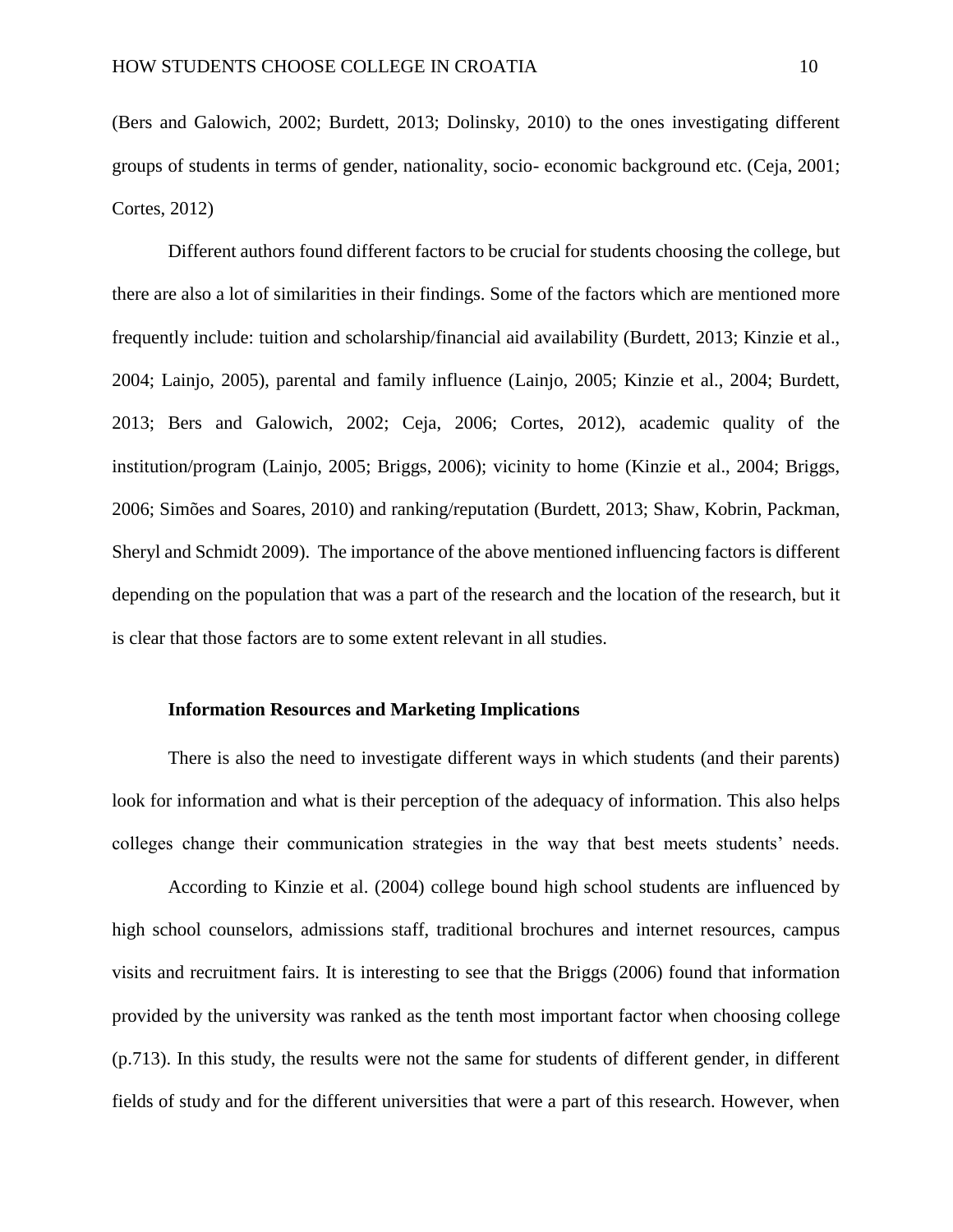asked about the importance of sources of information in the process of choosing the university students chose the university prospectus to be the most important source, followed by university's open days, word of mouth and universities' websites (Briggs, 2006, p.716). Briggs (2006) stated that 41% of the sample surveyed stated that the information they got from the university materials was inadequate in some way, either lacking information, or being too detailed on the information they were not interested in. (p.718). This shows that the quantity of information is less important than the quality, which also implies that the research in this area in crucial if colleges and universities wish to understand what students look for when they are making the final decision.

In terms of traditional (non- internet based information sources), Burdett (2013) found that the campus visits (formal and informal) were the strongest influencing factor, followed by the influence of high school counselors, campus over-night stays and college admissions counselors visits to high schools (p. 93).

The research by Burdett (2013) showed that students ranked traditional information sources as very influential more often than they did with the internet.-based resources. Contrary to that, Simões and Soares (2010) concluded that the results show the importance of the Internet as a key source of information for prospective students" (p. 384).

Since parents are listed as important influencers in many studies (Bers and Galowich, 2002; Ceja, 2006;Cortes, 2012; Kinzie et al, 2004) therefore, it is important for college marketing and recruitment departments to know how parents are looking for information about colleges and what are the factors that influence their opinion, which consequentially will influence their sons' of daughters' opinions. A study by Bers and Galowich (2002) showed that parents used two main sources of information when looking for colleges: college publications and personal contacts (p. 72). Other resources reported were "high school counselors, faculty and students" (Bers and Galowich, 2002, p. 73-74). This study also showed that mass media was not listed as an important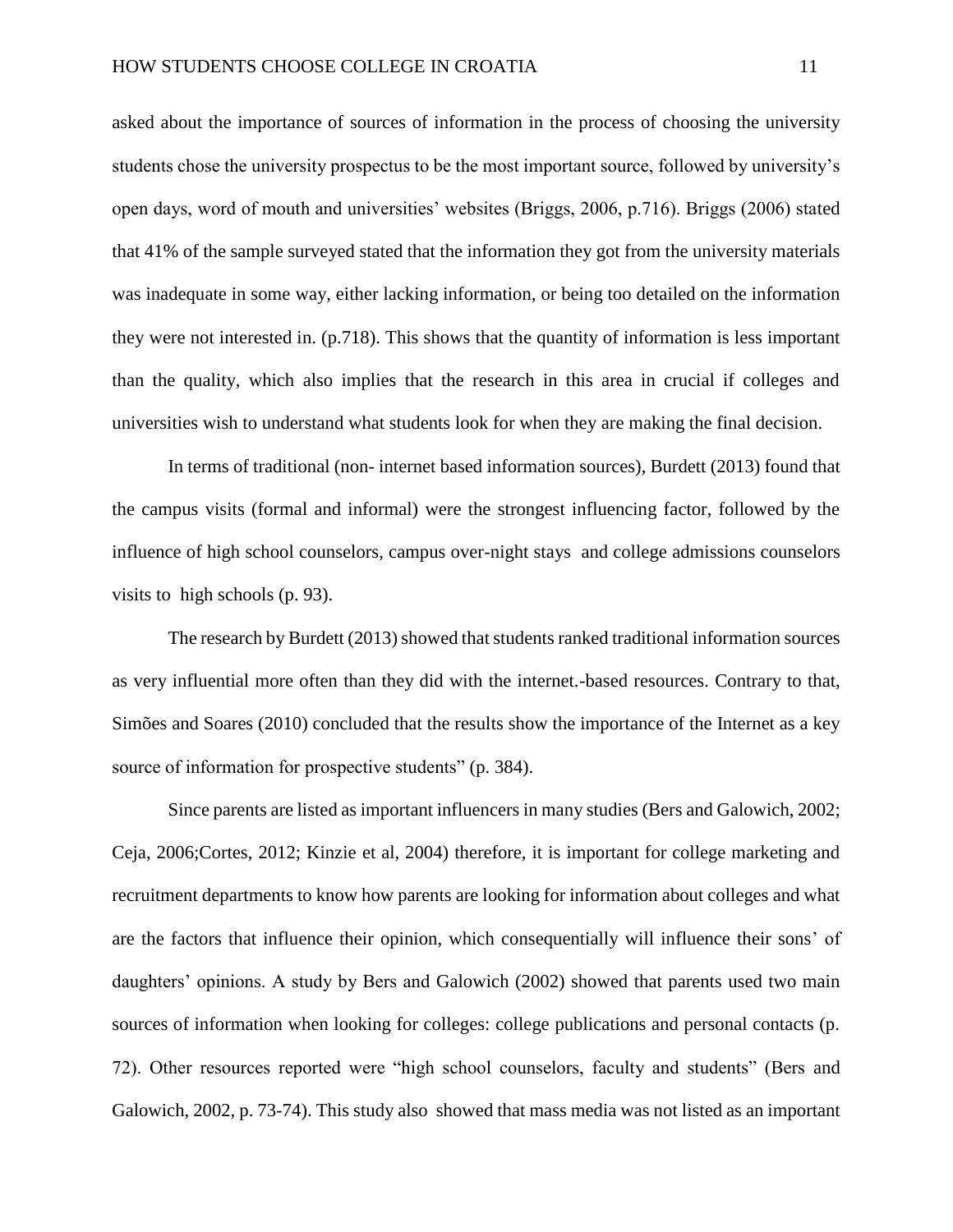information resource for parents and that parents who assessed their child's academic abilities as high, were less involved in the process of finding the right college than parents who assessed their child's abilities as lower (Bers and Galowich, 2002). Factors that are important for parents when choosing a community college are primarily financial reasons, followed by college reputation and the importance of staying close to family and friends (Bers and Galowich, 2002, p. 73). The percentage of parents who stated that the final decision to attend a community college was entirely or mostly the students' was 46% and 51% stated that it was a decision they made together (p. 74). Even though this study talks about community colleges it can be compared to the public universities in Croatia that are free of charge for most of the students vs. private colleges that have significant tuition fees. This shows that, when trying to find out about how students look for colleges and how they make this final decision, there is a need to study both students and their parents in order to provide both target groups with sets of information relevant to them.

College bound students differ in the ways they choose colleges. Therefore, Chia (2011) developed a cluster analysis and divided students into three main categories based on how they ranked different college- related attributes: high expectation seekers, independent thinkers and rational decision makers. This cluster analysis showed that there is no unique way to present college to prospective students and that college needs to have a well-designed marketing mix in place in order to respond to the needs of various groups of prospective students.

Tavares and Cardoso (2013) examined the process of choosing college to find out if college bound students can be perceived as rational consumers. According to the findings of their qualitative study, when deciding to go to college, students act as rational consumers, assessing the economic benefit of doing so, but when it comes to choosing the institution and the program of study, the level of rationality decreases (Tavares and Cardoso, 2013). Complexity of the reasons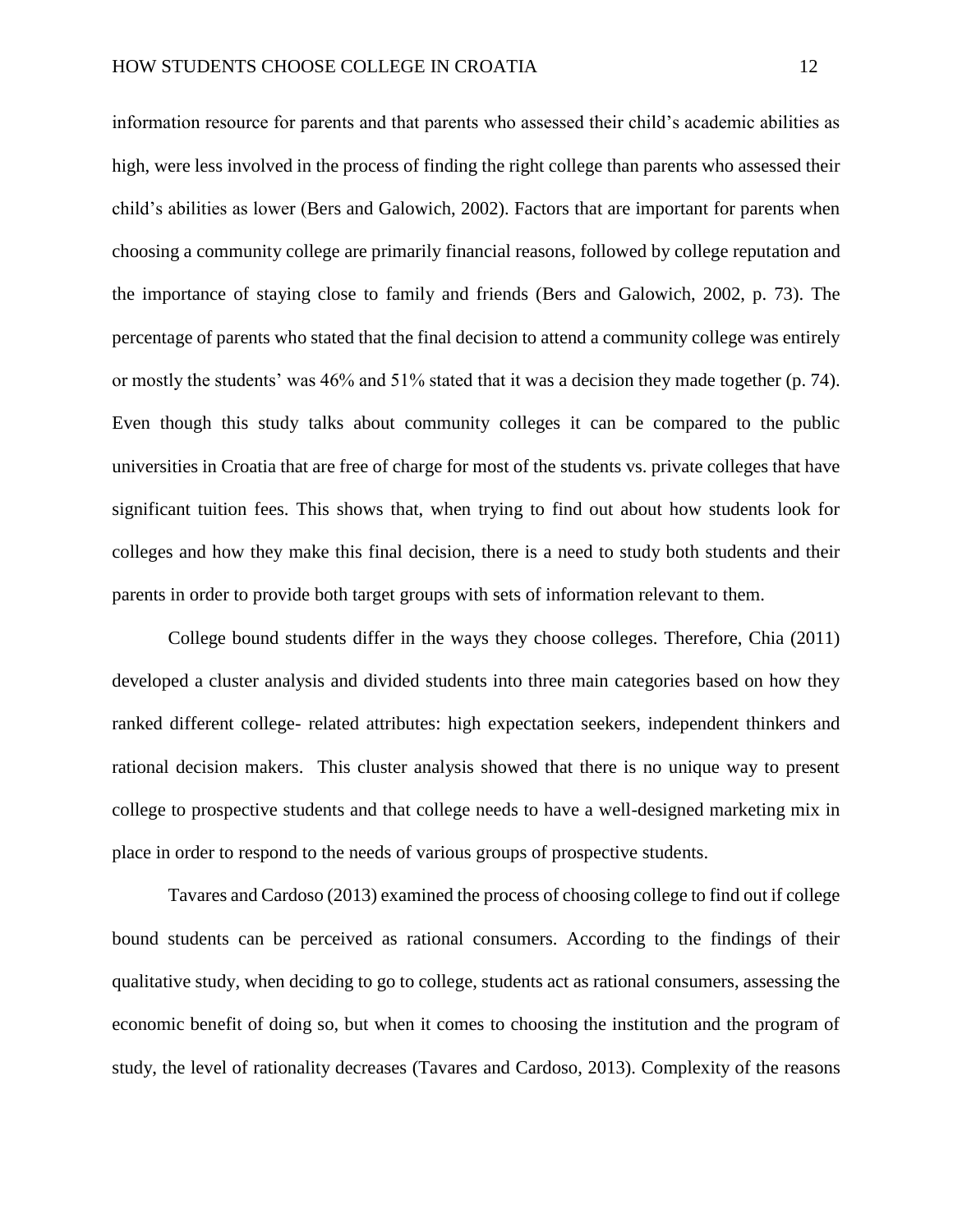students choose colleges for makes it even more important for colleges to analyze how students choose that particular college and adjust their communication strategy.

There are many ways in which students gather information about colleges today as sources of information are abundant. For college marketing and recruitment departments it is crucial to know what are the factors that drive students towards their respective colleges and where they are looking for information about studying opportunities, so they could adjust their communication strategies.

The reasons students choose a certain college and the ways in which they search for the institution where they will start their studies have changed throughout the time (Kinzie, 2004). Easy access to information through the internet and the possibility for colleges to move from the traditional media to the internet based communication channels has changed the marketing and recruitment strategies. Web sites play the role of the brochures and e-mail became a substitute for sending letters. With the development of the social media platforms, we are again facing a change in how students communicate and where they search for information. Burdett (2013) found that there was a shift between where students were looking for information in 2009 vs. 2011. While in 2009 students were primarily using college search websites, in 2011 social media websites were internet resource that they used more (Burdett, 2013, p. 111) . However, in the qualitative phase of his mixed method research Burdett (2013) found that students were still more influenced by the traditional information sources and external factors than internet resources (p. 113).

There are many ways in which students gather information about colleges today; sources of information are abundant. For college marketing and recruitment departments it is crucial to know what are the factors that drive students towards their respective colleges and where they are looking for information about studying opportunities, so they could adjust their communication strategies. In his research conducted in a mid-Atlantic university, Dolinsky (2010) used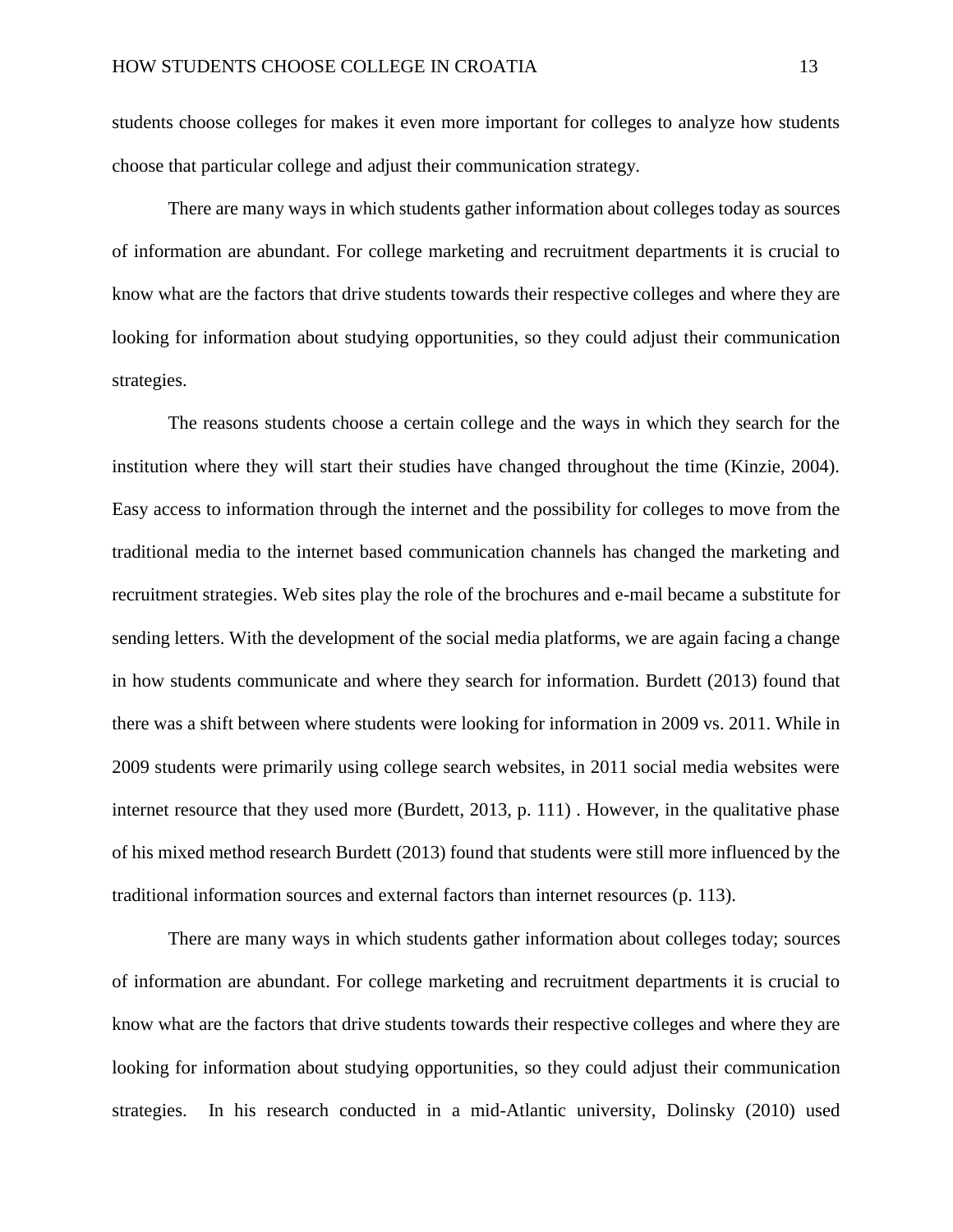sufficiency- importance model to find out what are the most important factors for students when choosing a college and then compared the results against perceived adequacy of information on the selected factors. This approach is useful for defining specific areas that need more attention in terms of communication strategies of certain college towards students of different gender, coming from different socio-economic environments, different regions etc. Finding out what are the most important factors for students in Croatia when they are choosing college might be a good starting point for higher education institutions in assessing the sufficiency of information presented in their brochures and in other channels of communication.

#### <span id="page-14-0"></span>**Analysis of the Croatian Higher Education Market**

There are 129 institutions of higher education in Croatia today, 102 public institutions and 27 private educational institutions. Students have more than 500 study programs to choose from in the country and there are numerous options available to them outside of the country (Agency for Science and Higher Education, 2015). Private educational institutions that opened in the late 90s made the market more competitive and institutions are trying to attract students by using various recruitment, marketing and communication channels. However, public institutions still are the first choice of most of the students (Agency for Science and Higher Education, 2015) due to the long tradition of being the only institutions of higher education in Croatia. The oldest university in Croatia is the University of Zagreb which was founded in 1669 and now has more than 69,000 students  $($ "Kratak pregled", 2008, p.12)

Even though employment and career possibilities are often mentioned as one of the important factors when choosing a college in both international and domestic literature (Nora and Cabrera, 1992; Kesic and Previsic, 1997), Croatian situation shows a discrepancy in that field. Namely, the number of students applying to study programs with very low graduate placement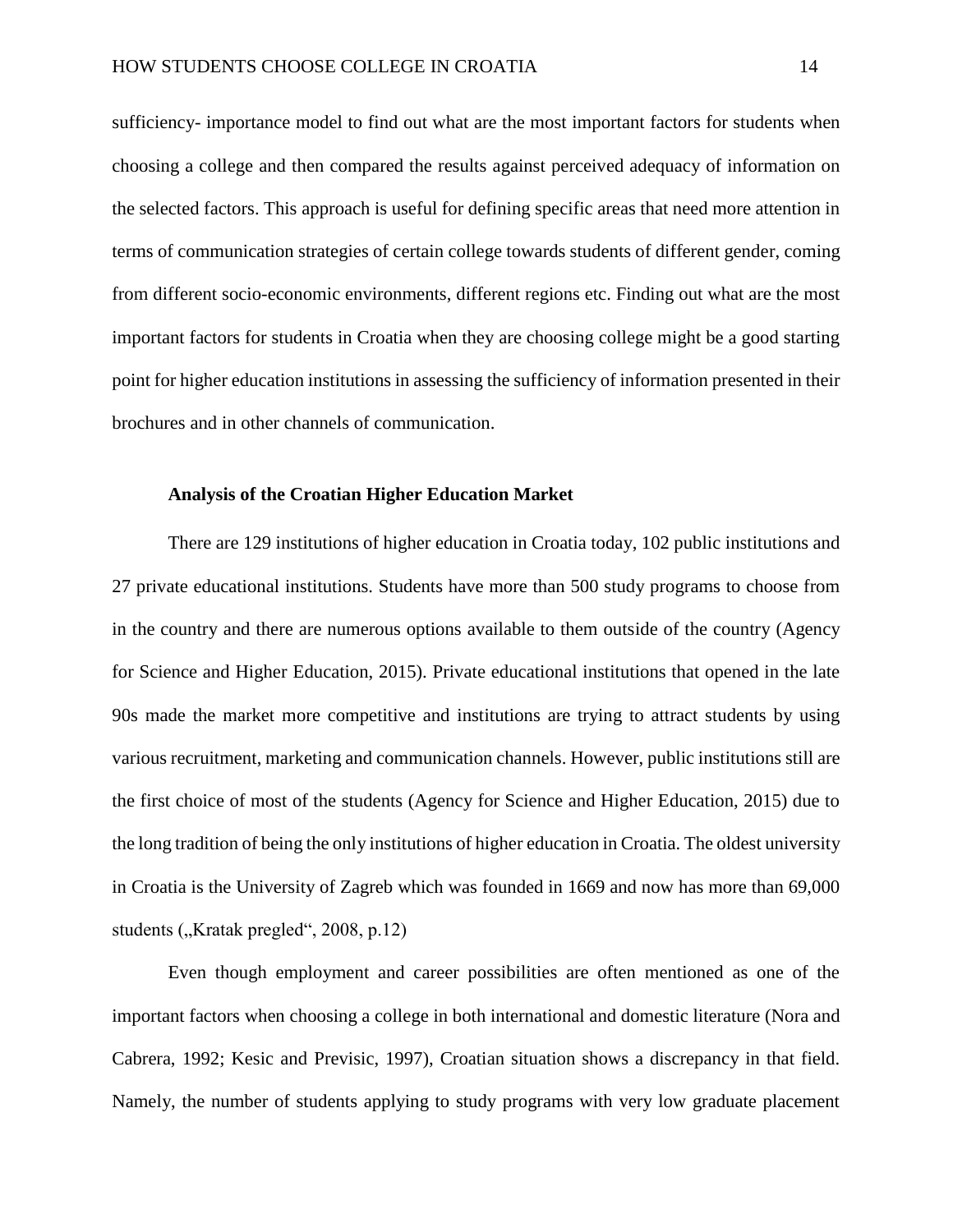rates (humanistic field) is high and hard to explain (Jokic and Ristic, 2014). Jokic and Ristic (2014) found that majority of students gravitate toward Zagreb, even though there are University centers offering desired study programs closer to their hometowns. Students from Zagreb rarely move to other cities in the country which implies there's a high level of centralization of education (Jokic and Ristic, 2014). The limitation of this study is that it only includes students who enroll to colleges and universities through the National Information System of Applications for Higher Education [\(https://www.postani-student.hr/Ucilista/Default.aspx\)](https://www.postani-student.hr/Ucilista/Default.aspx) and it does not include students who enroll to private colleges directly, without using the System which slightly reduces the accuracy of results. However, the results of this study show that it is arguable if college- bound students in Croatia could be considered well inform customers, since they the number of students choosing majors that lead to low employability after graduation is still relatively high.

In her study, Potocnik (2008) analyzed the factors that influence the choice of the major among students enrolled at the University of Zagreb and found that 89,2% of students enrolled to a certain study program based on their interest in that field, 18,5% of students chose a study program due to an accident or not being able to enroll to a program of their first choice and 16,6% of students stated that the main reason for enrollment was the influence of their family or friends (p. 271). In this study by Potocnik (2008) students were also asked about their perceived chances of getting a job once their graduate and 62% of the sample answered that it is going to be easy, 19, 8% said it's going to be hard, while 7,4% does not know and 10,8% is not sure. Another Croatian study (Kesic and Previsic, 1997) showed that there is a difference in factors that motivate students to enroll to economics related programs vs. students who enroll to electrical engineering programs. While students at the faculties of economics are primarily motivated by usefulness, students at electrical engineering programs are mainly motivated by hedonistic factors (enjoy the field of study). However, according to Obadic and Majic (2013) there is a growing unemployment rate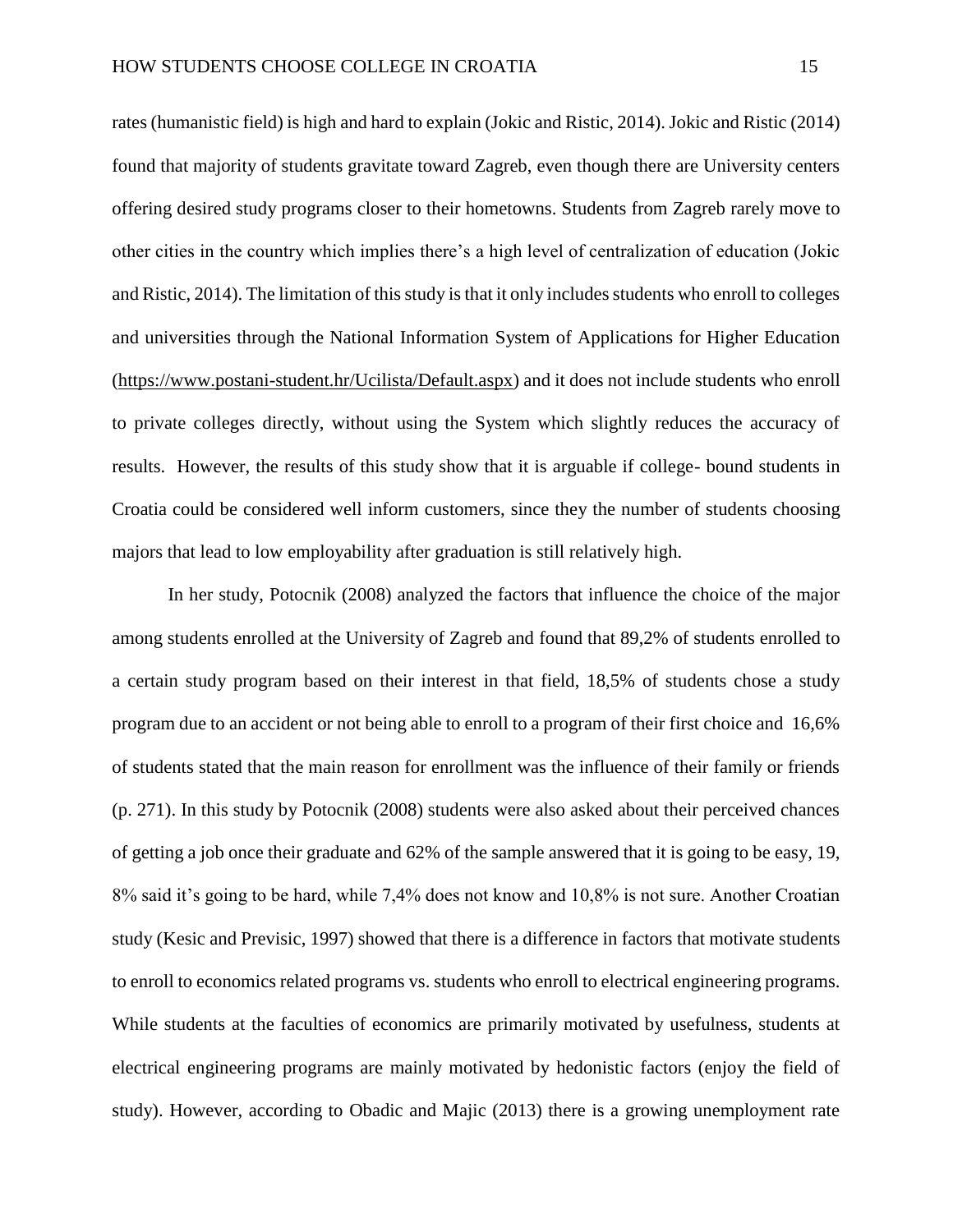among those who graduated from different economics related programs in Croatia than among students graduating from engineering programs. This discrepancy confirms that reasons for choosing certain college are not always based on the real situation on the market which implies that students do not base their decision on the future employment probability.

Students who have concerns regarding their future employment opportunities mention corruption, poor economic situation in the country, administrative problems and too many students enrolled to programs in the field of low market demand (Potocnik, 2008, p. 279). This shows that while students are aware of the low employability in certain fields they are still deciding to select colleges that offer program in those areas.

#### <span id="page-16-0"></span>**Gaps in the Literature**

Although there are numerous studies that explore how students choose colleges, in Croatia there is a gap in the literature in terms of relatively young private educational sector. In addition to that, the researcher has not found any research that shows how students use available resources and what is the influence of personal contact, admissions personnel and campus visits in Croatia. Therefore, additional studies in the private education sector are needed. The only research found on the factors influencing enrollment at a private higher education institution is the one done by Devcic and Prazic (2013) on the sample of Nikola Tesla Polytechnics students. As this institution is geographically dislocated from the country's capital, it attracts local students who value proximity and affordability above all, so the results are not applicable to all other private institutions in bigger cities in Croatia. However, the results might be applicable to the other colleges that are not in the country's capital.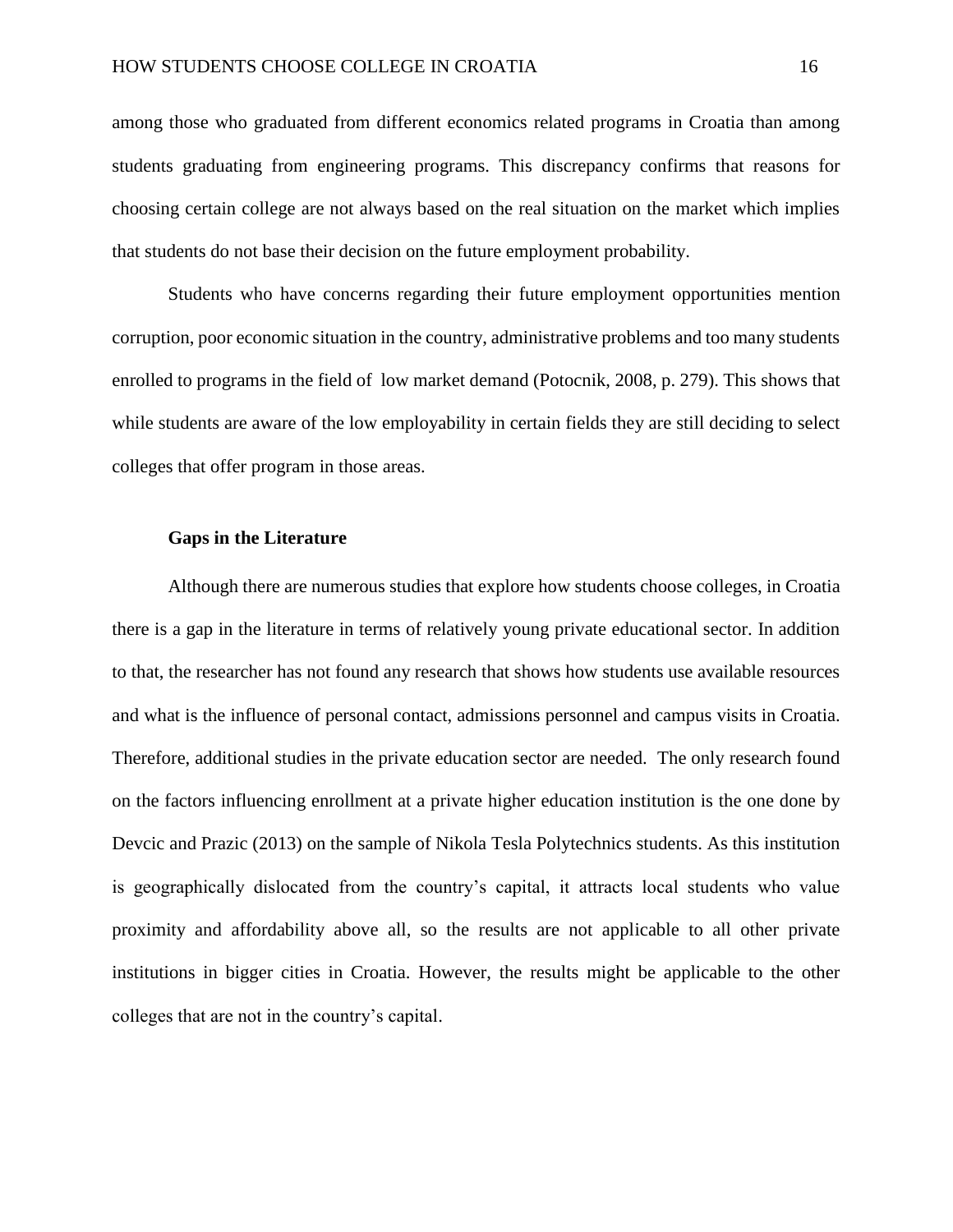#### **Methodology**

#### <span id="page-17-1"></span><span id="page-17-0"></span>**Research design and approach**

In this qualitative study, the researcher's goal was to explore the ways in which students in Croatia choose college. The goal of the research was to gain deep understanding of the college choice process and to better understand the whole process of choosing college. Sub questions that the researcher was looking to answer are:

When do high school students start thinking about their college options?

What are the most important factors students consider when choosing the college?

What influences their college decision the most?

Where do they look for information about colleges?

By using focus groups as the data collection method, the researcher explored different ways in which students think about their college options, before making the final decision.

#### <span id="page-17-2"></span>**Data Collection**

**Focus groups.** Data was collected in the focus groups. Using focus groups to collect data allowed the researcher to hear about different ways in which students have gone through the process of choosing college and to better understand the underlying thought process behind their decisions. The reason for choosing focus groups as data collection method is that the effect of collecting data from a group means people will react to each other's comments; they may disagree or they may reinforce what others say" (Connelly, 2015). Focus groups encourage interactions among participants where it is likely that they will question each other and discuss and explain their opinions, thus generating more valuable data for the researcher (Morgan, 1996). According to Denscombe (2014), focus groups "explore attitudes and perceptions, feelings and ideas about a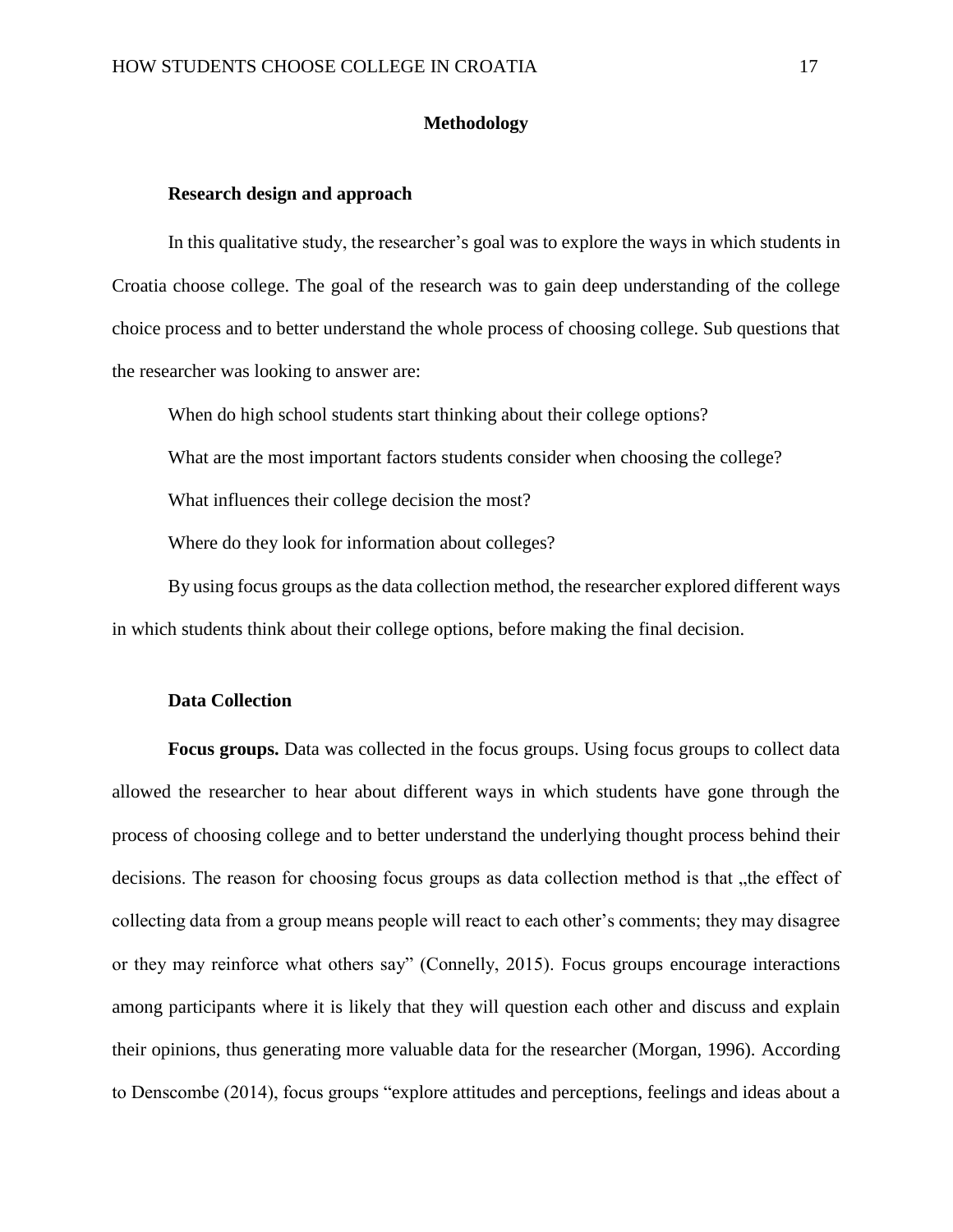certain topic" (p 188). This way, it was possible to find out more from the participants and capture the differences in opinions and better understand the influencing factors behind their decisions

**Participants.** The population that was researched is Croatian freshmen students enrolled to Croatian colleges in the academic year 2015/2016. Focus groups consisted of a sample of Croatian freshmen students who enrolled to one of the Croatian public or private institutions of higher education immediately after graduating from high school. The researcher organized two focus groups with a total of fifteen participants. One focus group was organized in Zagreb (seven participants) and the other in Dubrovnik (eight participants), to ensure better geographical coverage. The potential pool of participants was contacted by phone and e-mail and selected from RIT Croatia's database of high school seniors collected in the Academic Year 2014/2015, who became freshmen in a Croatian college or a university in the Academic Year 2015/2016. Out of fifteen participants, nine were female students and six were male students. Five participants were currently enrolled to a private college, while nine study at a public university. The researcher used a non-probability sampling method in order to find out more about a topic that has not been thoroughly researched yet and to allow for the theories to emerge. Even though a representative sample would give more generalizable information, this kind of sampling was a good starting point for generating initial theories. According to Denscombe (2014), non- probability sampling can be justified in cases where it is very hard to achieve a random, representative sample, which is the case in this research (p. 33). All focus group participants were incentivized by a free pizza and refreshments after the sessions.

**Procedure.** Potential candidates for the focus group were contacted via e-mail in advance and followed up by phone later, with the detailed information on the time, place and the duration of the focus groups. Planning of the sessions was an important part of the process as it was important to ensure that the venue offered privacy and is relatively quiet (Denscombe, 2014, p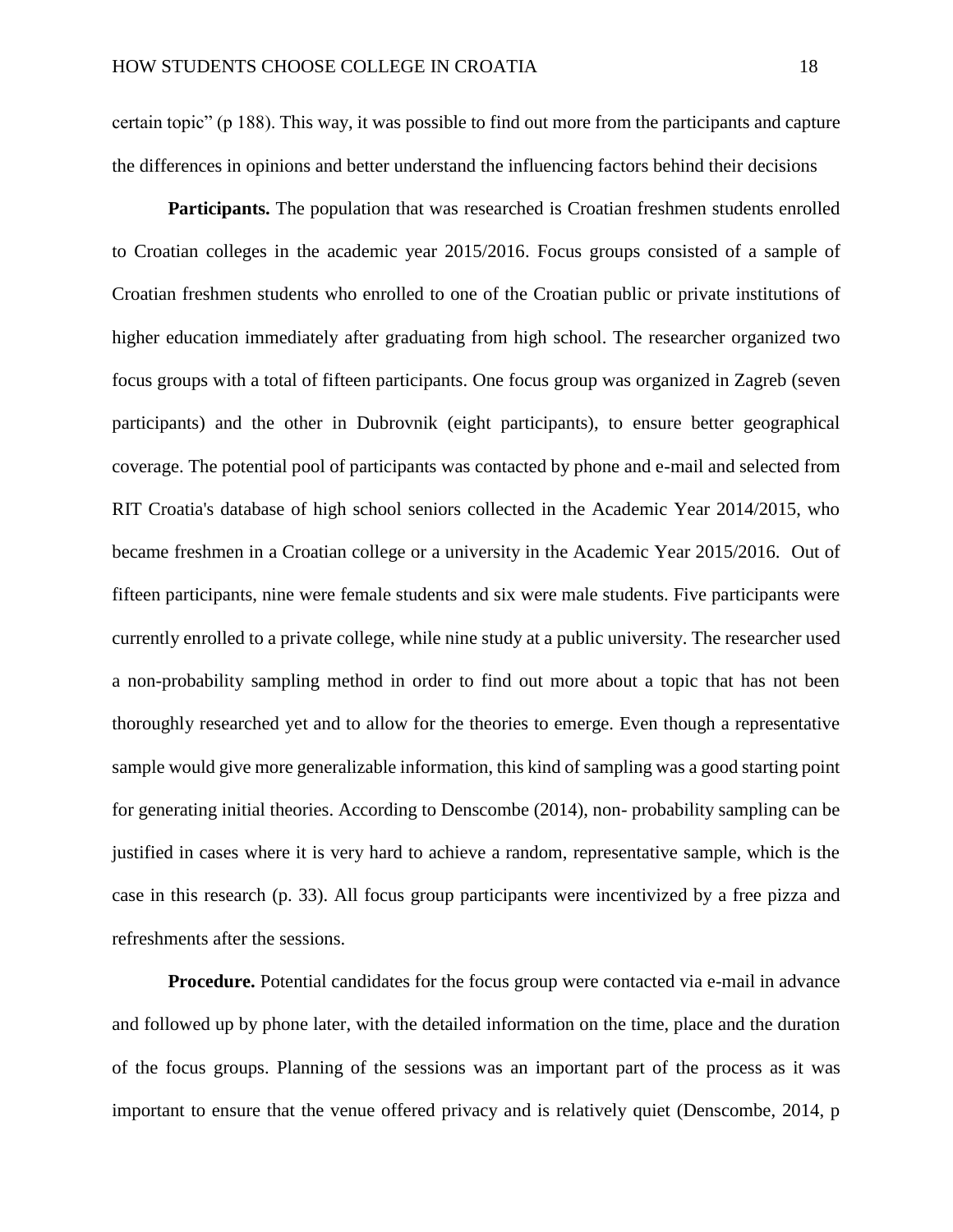193). In accordance with the college, sessions were organized at RIT Croatia campuses in Zagreb and Dubrovnik, between January and April 2016. Both focus groups were facilitated by the same researcher to ensure consistency. At the start of each session, the researcher introduced herself by sharing some basic biographical information and explained her role in the research, making sure that participants understand her neutral role in the process. She also asked the participants to introduce themselves shortly. That was done in order to achieve a relaxed environment and to build a trusting and open atmosphere. Participants were informed about the purpose of the study and their role it, as well as the researcher's reasons for the interest in the study. According to Denscombe (2014), it is important for the participants to know the reasons why the focus groups are being organized so that they freely express their thoughts and engage in discussions. Before the start of the session, the researcher asked the participants to verbally agree with participating in the focus groups and that they understand that what they say will be used as the research data. Since the sessions were to be audio recorded, participants were also asked to give verbal consent for audio recording. Even though the participants attended the session voluntarily, which implies that they agree with being a part of it, it is a good practice to ask for a formal consent (Denscombe, 2014, p 185). One additional person (RIT Croatia staff member) was present at each of the sessions to observe and take notes. The researcher started by asking general open ended questions related to the main topic of the research followed by other open-ended questions with the purpose to provoke additional thoughts on the topic. The list of the main questions that the researcher started with in the focus groups was prepared ahead, and can be found in Appendix A. Based on the group dynamics and the new topics that emerged from the interactions among participants, researcher asked some additional questions to better understand discussions and gain new insights. The sessions were conducted in Croatian language.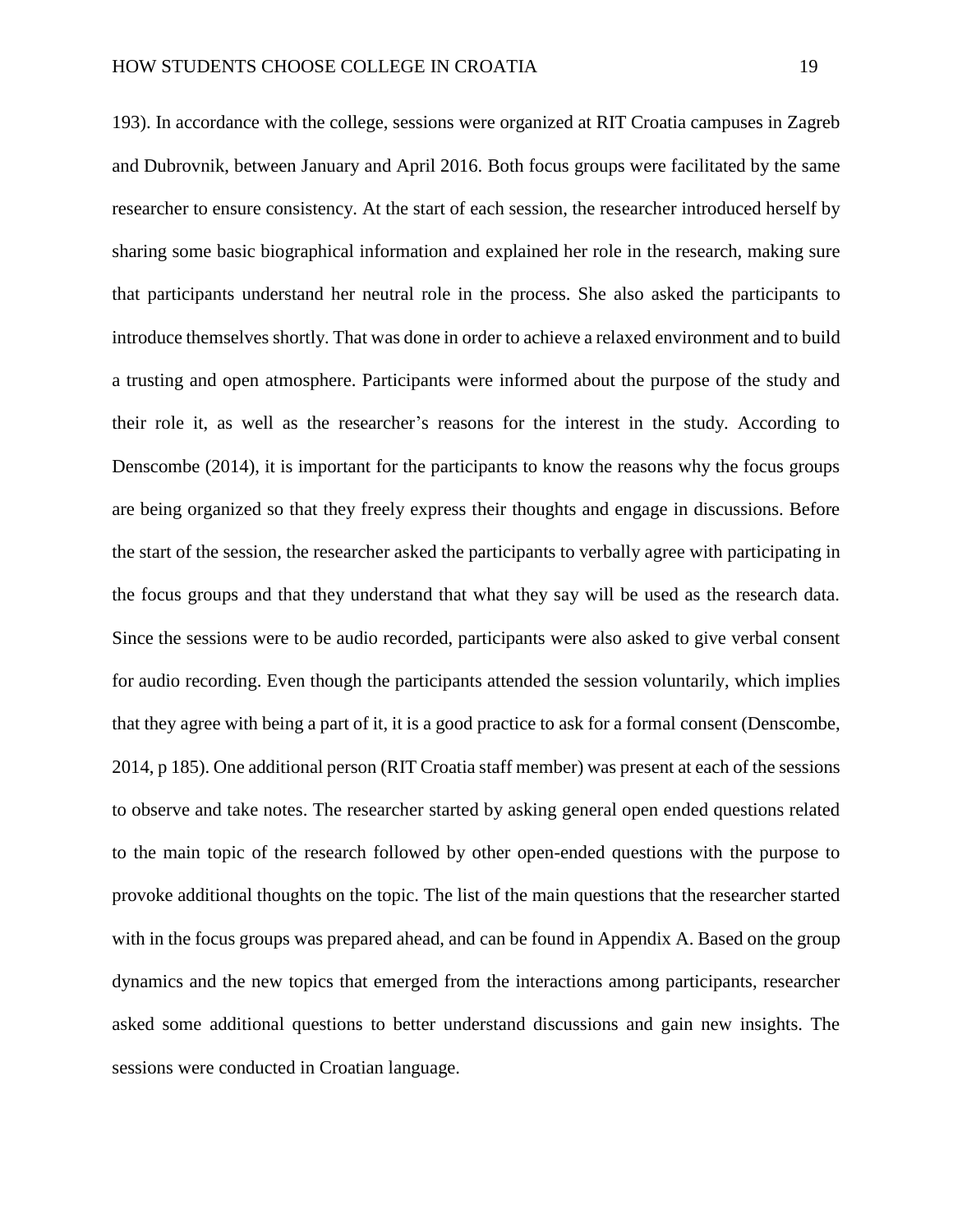**Role of the Researcher.** In order for a reader to better understand the role of the researcher, in this paragraph, I will explain my background and experiences, which could have influenced this study. For almost 5 years now, I have been working at RIT Croatia, a private college in Croatia, as the Recruitment and Enrollment Manager. Working with incoming students and seeing how college decision is often hard for them to make, I became more and more interested in the whole process of choosing college. My experience was the main reason to start this research, as I wanted to find out when students start thinking about college and how they narrow down their choices before making the final decision. In addition to working at the college, I am also a graduate student in Service Leadership and Innovation program at RIT Croatia, so my experience of both working and studying at the college certainly makes me somewhat biased. However, given that I completed my undergraduate studies at the University of Zagreb, Faculty of Economics, I can understand both the perspective of students studying at a private college, and the perspective of students studying at the public university. I personally believe that students in Croatia in general, regardless of their choice to study at a private or public educational institution, make college decisions without being adequately informed and educated about future consequences of their decision. This belief comes from my personal experience in working with students applying to RIT Croatia. As the researcher, I attempted to maintain a neutral role towards participants and their choices in order to ensure that the results of the research are not influenced by my personal beliefs and experiences. In my role of the moderator of both focus groups, I attempted to "facilitate the group discussion, rather than lead the discussion" (Descombe, 2014, p 189.). Following the suggestions in the "Good Research Guide" (Descombe, 2014) I encouraged the group to discuss the topic and to share their open and honest opinion on it and attempted to maintain an atmosphere of trust by being nonjudgmental and neutral. In order to reduce potential influence I could have on participants, I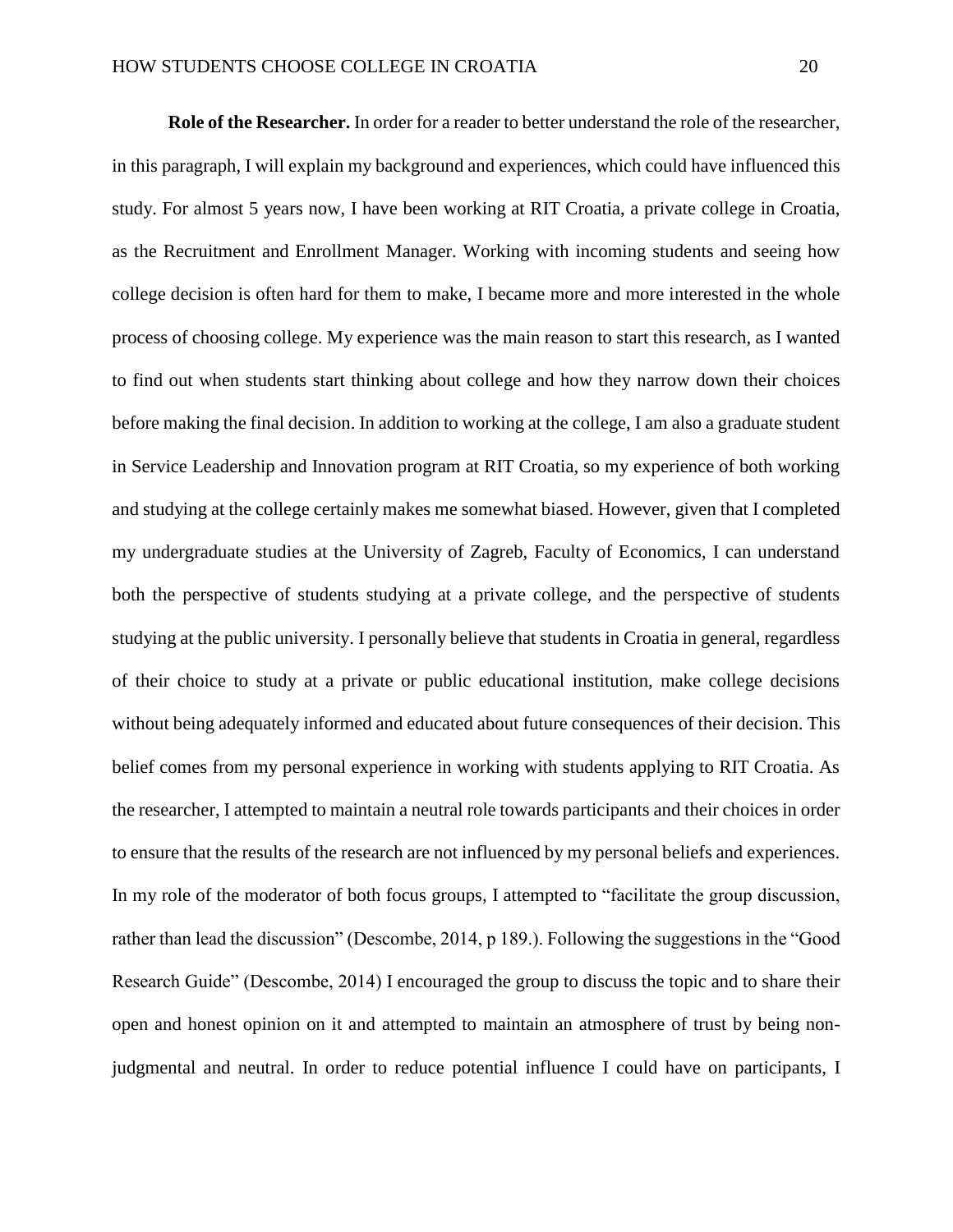explained my role and emphasized that the purpose is only to learn more about the process of choosing college without being inclined toward any of the possible findings.

**Data Analysis.** Both focus groups were audio recorded and all interactions were transcribed by the researcher, using the notes taken during the sessions to clarify any unclear conversations. Immediately following the sessions, the researcher and the additional person who was present at the sessions outlined the main ideas that came up in discussions, based on their recollection (Bertrand, Brown and Ward, 1992) and having in mind the main and sub- research questions stated in this study. Once the sessions were transcribed, the researcher read the transcripts again and added some additional ideas found in the transcripts to add to the list created immediately after the sessions. This ensured that all the main topics are covered in the final analysis. The researcher also included comments about the atmosphere, gestures, body language of the participants as annotations (Descombe, 2014, p. 278). Researcher re-read the transcripts multiple times and looked for themes that were later manually coded, using different colors and symbols for each of the emerging themes. Before starting the coding process, the researcher identified themes which are likely to appear in the transcripts based on the existing literature and common sense and then added the themes that came in the process of collecting data as new and unexpected (Creswell, 2014, p. 198-199.). The second stage of the process was looking at the themes and creating categories, merging similar themes and creating sub- categories. In order to be able to re-create the process, the researcher took notes about new ideas and emerging themes in a separate document. This will allow future validation of the process. The final list of themes and subthemes is presented in Appendix B.

**Validity of the Study.** Basic validation of study "occurs throughout the steps in the process of research" (Creswell. 2014, p. 201.). Four additional strategies were used to ensure validity: member checking, presenting the negative or discrepant information, peer debriefing and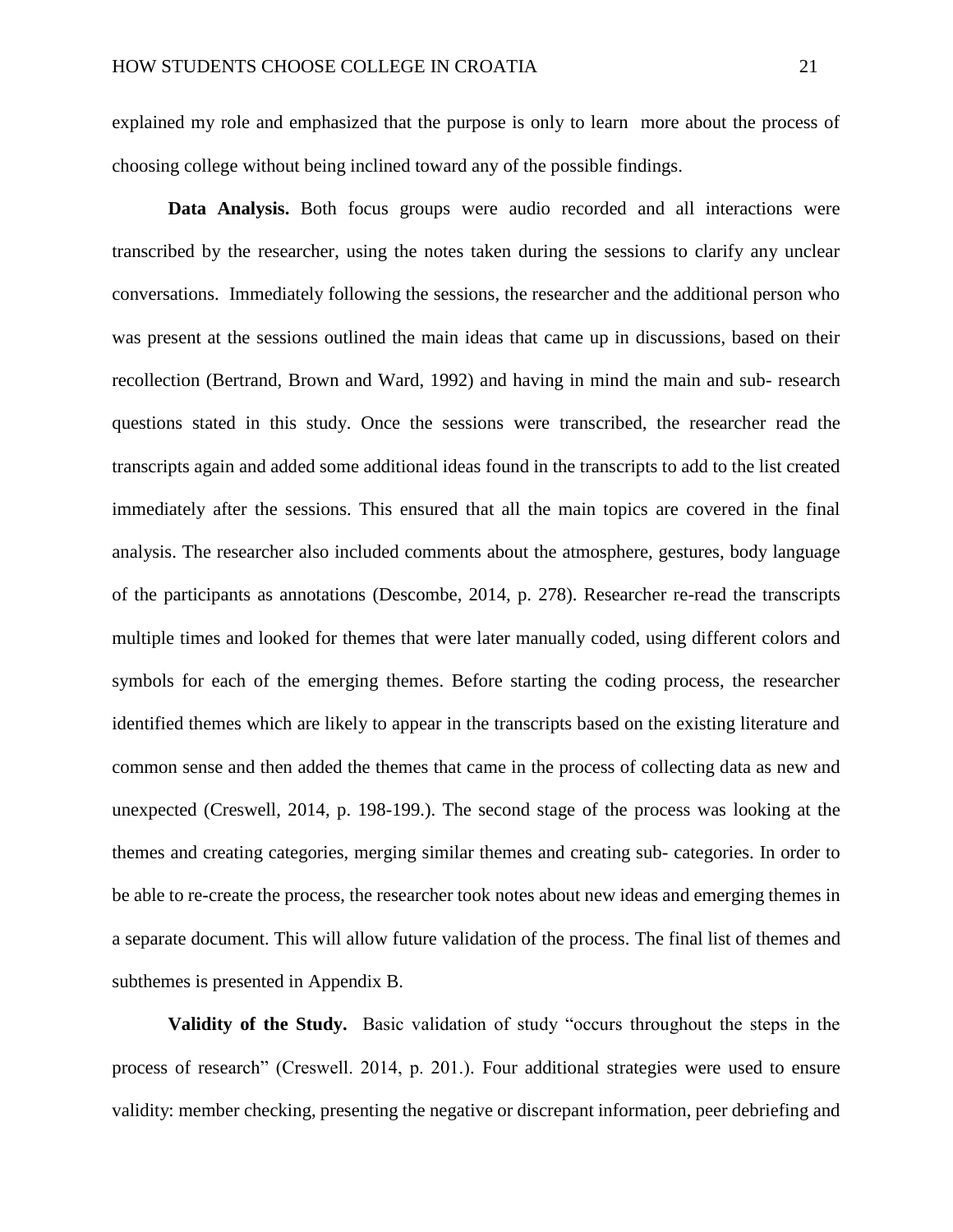external auditor review (Creswell, 2014, p. 201-202.). Member checking was done after the initial coding stage, where the main themes were written in a short summary that was sent back to the focus group participants to check for accuracy and add comments to ensure validity of the findings. The second way of ensuring validity was to include all the information that is discrepant into the results so that the reader can understand and see possible sources of inconsistent answers among participants. Validation was also ensured through peer debriefing with the assistant who was present during the focus groups and who read the transcripts and asked additional questions which helped the researcher include all the main topics and themes into the final results. The entire project was also sent to an additional person (external auditor- research project mentor) to read the and review the entire process and to ask additional questions about it so that the researcher can find additional themes that were initially neglected or dismissed because of the researcher's bias or any other reason.

**Reliability of the study.** According to Descombe (2014, p. 298.), reliability implies that the "research reflects procedures and decisions that other researchers can 'see' and evaluate in terms of how far they constitute reputable procedures and reasonable decisions".

In order to ensure reliability, the researcher documented all the steps of the data collection and analysis in order to ensure that the other researchers and readers can thoroughly understand all the steps and evaluate the process and the reasoning behind the conclusions that were made.

#### <span id="page-22-0"></span>**Limitations**

One of the main limitations of this study is that is based solely on perceptions of students participating in the focus groups, so the results might not give a complete list of factors influencing students to enroll to a certain college. It would be beneficial that an additional quantitative research on this topic is conducted in the future. In addition to that, the focus groups consisted of students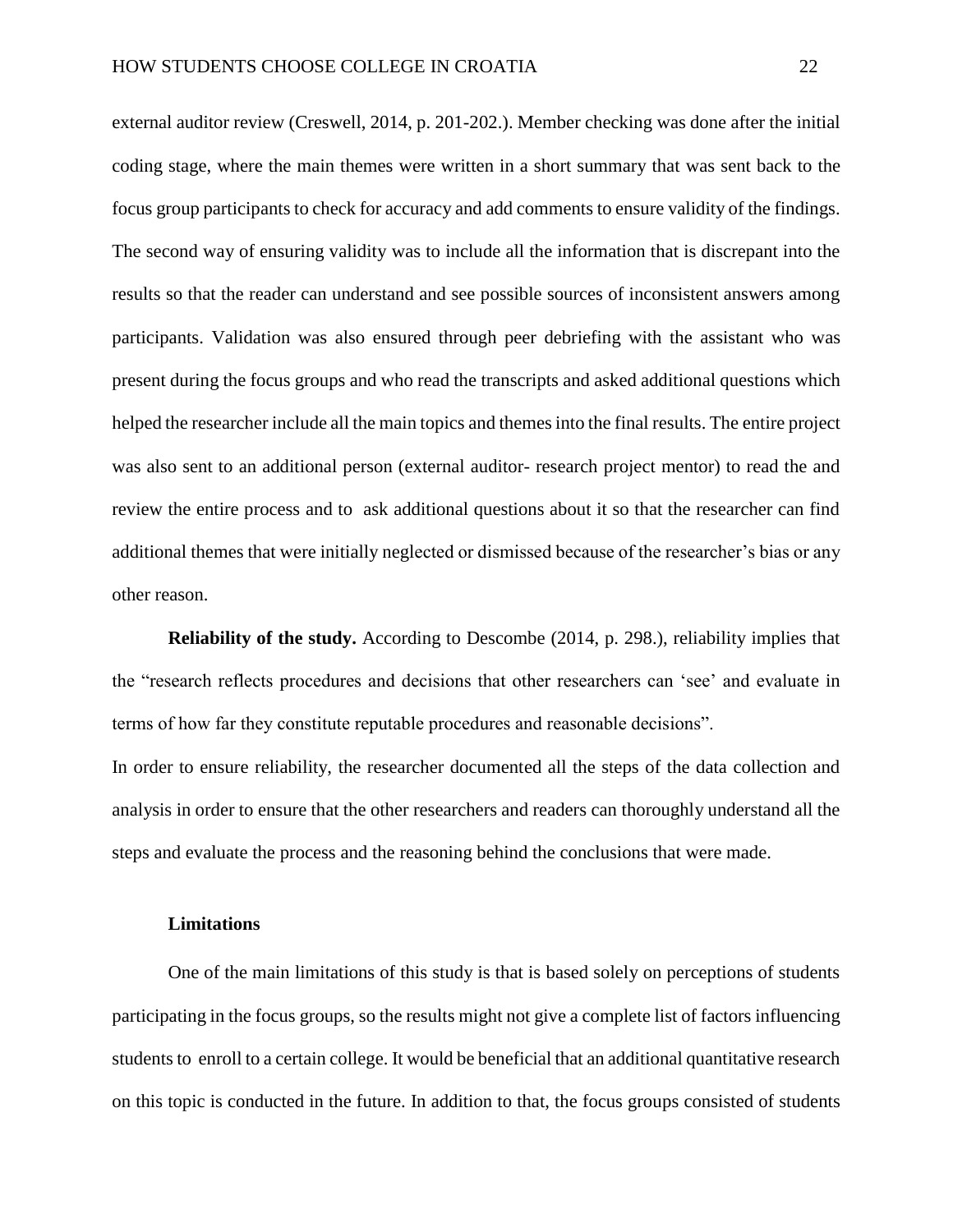who voluntarily participated in the study, thus creating a non- stratified, sample. In order to reduce sample bias and to be able to generalize the results of the study to the entire population, a stratified, random sample should be used. That sample should consist of proportional number of students of various income levels, from various regions in Croatia, with various socio-economic backgrounds etc. Since this is a small scale exploratory study, non-probability sample is justified (Denscombe, 2014, p. 33.)

Also, the size of the sample did not allow for more in-depth conclusions about the influence of demographics on process of choosing college. Another limitation to the study if the fact that the researcher is a full time employee of RIT Croatia, one of the Croatian colleges, and therefore might have an biased approach to the participants' comments and discussions.

#### **Findings**

<span id="page-23-0"></span>In this section, the researcher summarized the information gathered in the focus groups based on the themes and subthemes that emerged as the most relevant ones in the process of data collection. As described in the methodology section, researcher first listed the themes that she thought will appear in the process of data collection, and after the focus groups were completed, she added new themes that emerged and also merged some themes into one.

#### <span id="page-23-1"></span>**Timeline of the process of choosing college**

**Early considerations.** All of the students who participated in the research stated that they always knew they were going to continue their education after high school. They all stated they thought they knew what they are going to study when they were age 13-15. However, most of them changed their minds more than once by the time they were seniors in high school. Students stated that their early considerations included colleges that led to occupations that they found to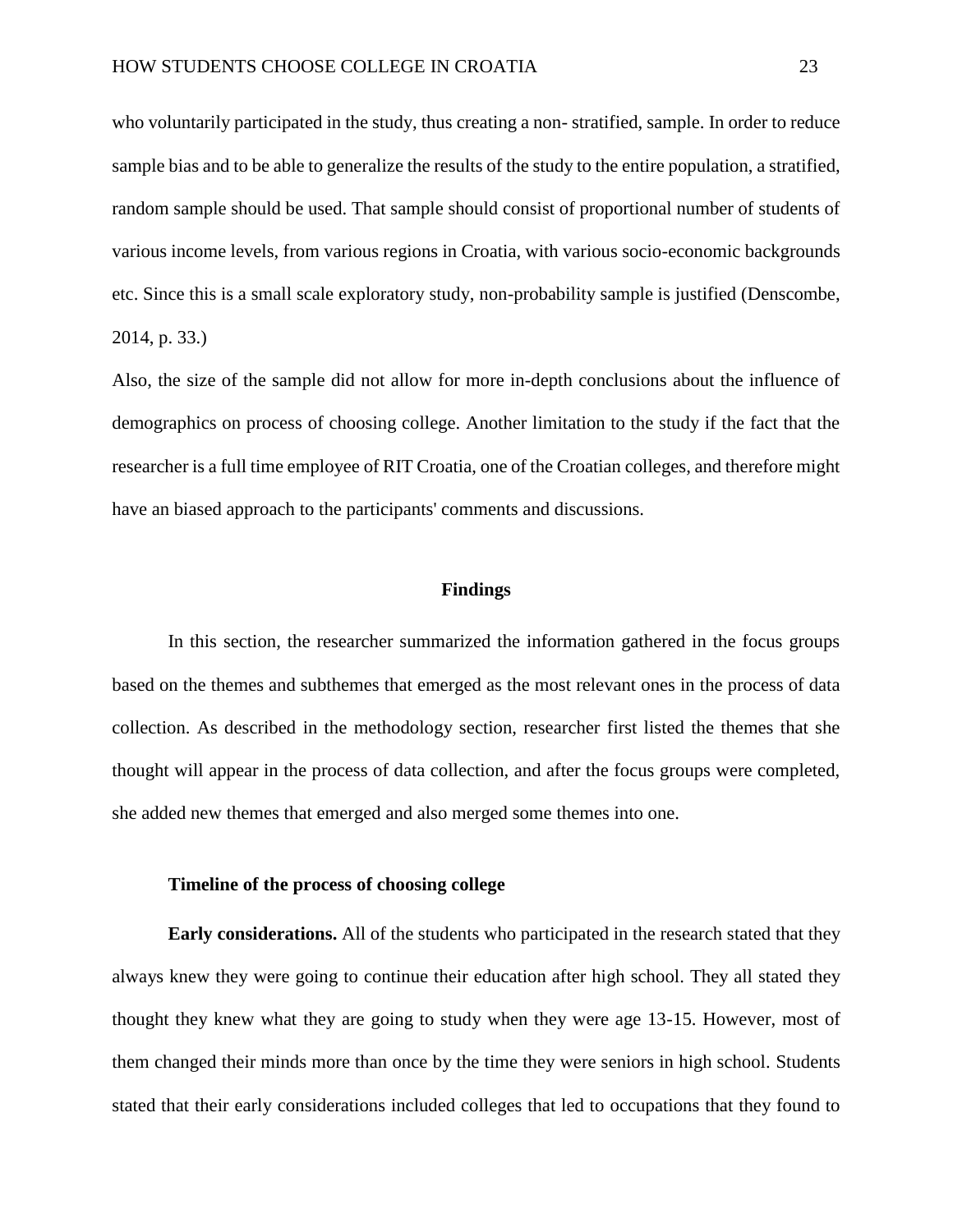be attractive. Those include medicine related careers, being a pilot, firemen, lawyer (three students) but they later realized is not what they want to do. Some of the students' early considerations were influenced by movies and TV series, so three of the students wanted to study forensics at some point, and one wanted to study Turkish language because of the TV series that were popular at that time. Student # 13 tried to summarize this topic saying: "In the first grade of high school you think about the college in terms of courses that you like, and then in the third or fourth grade, you start to think about the employment opportunities, jobs that you might enjoy, and earnings of course."

**Shortlist of colleges to apply for.** Out of 15 participants in the focus groups, only two started exploring their options in a more structured way before their senior year in high school. All other students started with more serious explorations during the first semester of their senior year, when they were advised that they need to apply for colleges through the State Exam system. Two of the participants changed their mind about the study program and college of their choice in July, on the last possible day to confirm their final choices.

#### <span id="page-24-0"></span>**Role of parents**

Fourteen out of fifteen participants stated they felt they had the support of their parents. Student #10 stated that he got a very direct instruction from his mother not to study what he ended up studying. Student #9, who initially wanted to become a fireman, was advised by his parents not to do it, but to apply for study programs related to maritime affairs, as they did not support his decision. Students' responses about the role of the parents can be summarized in four different categories:

- a) Supportive of anything that student chooses, not many questions asked (5 students)
- b) Supportive, but questioning students ideas in order to help them make their own decision (5 students)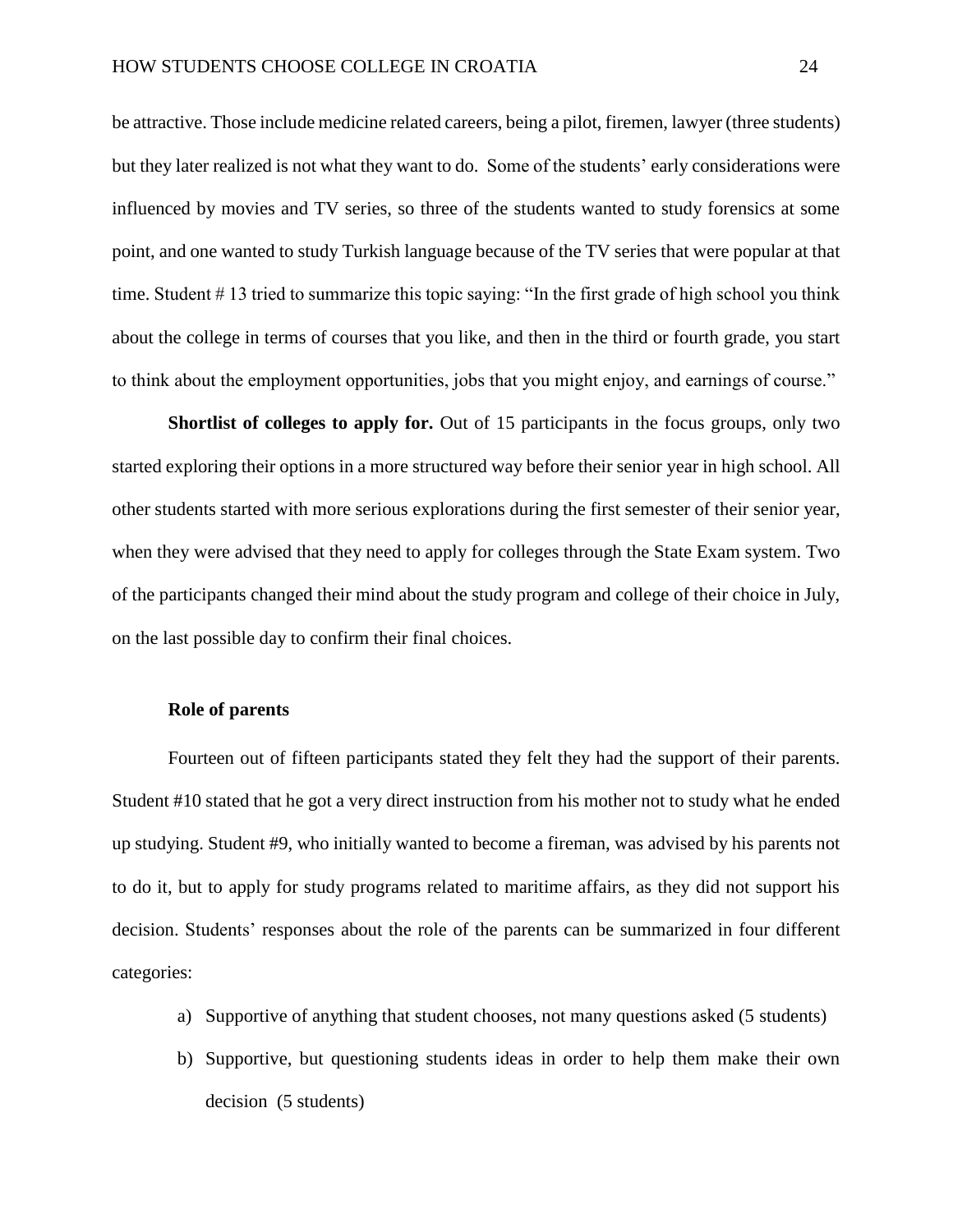- c) Supportive with some directedness towards what parents thought might be the best choice for their children (3 students)
- d) Not supporting students initial interest, directing them into another field of study (2 students)

Eight students were only mentioning their mothers when asked about their parents' role in the process, 2 students were mentioning only their fathers, while four students were mentioning both parents equally. According to the responses gathered from the students, parents were mostly asking them questions about the following topics:

- a) Do they meet the enrollment requirements
- b) Cost of study
- c) Job opportunities upon graduation

During the discussion on the role of the parents in the process of choosing college and making the final decision, student #1 said: "I think my mom knew what's good for me all the time. She never pressured me, but she knew. Moms always know." Three other students agreed with her saying that their parents know them better than they know themselves. Student #4 said that her parents asked her questions that helped her think about the college options in a good way, but also that their attitudes towards certain aspects of it made her make the choice she's not perfectly happy with.

#### <span id="page-25-0"></span>**Role of the high school teachers and administrative staff**

Out of fifteen participants, only three stated that high school teachers tried to help them in their decision process. All three students said that it was a teacher who was not charged with that duty, but wanted to provide support on a personal level. All other students stated that they only received technical information about the application deadlines and mandatory State Exams needed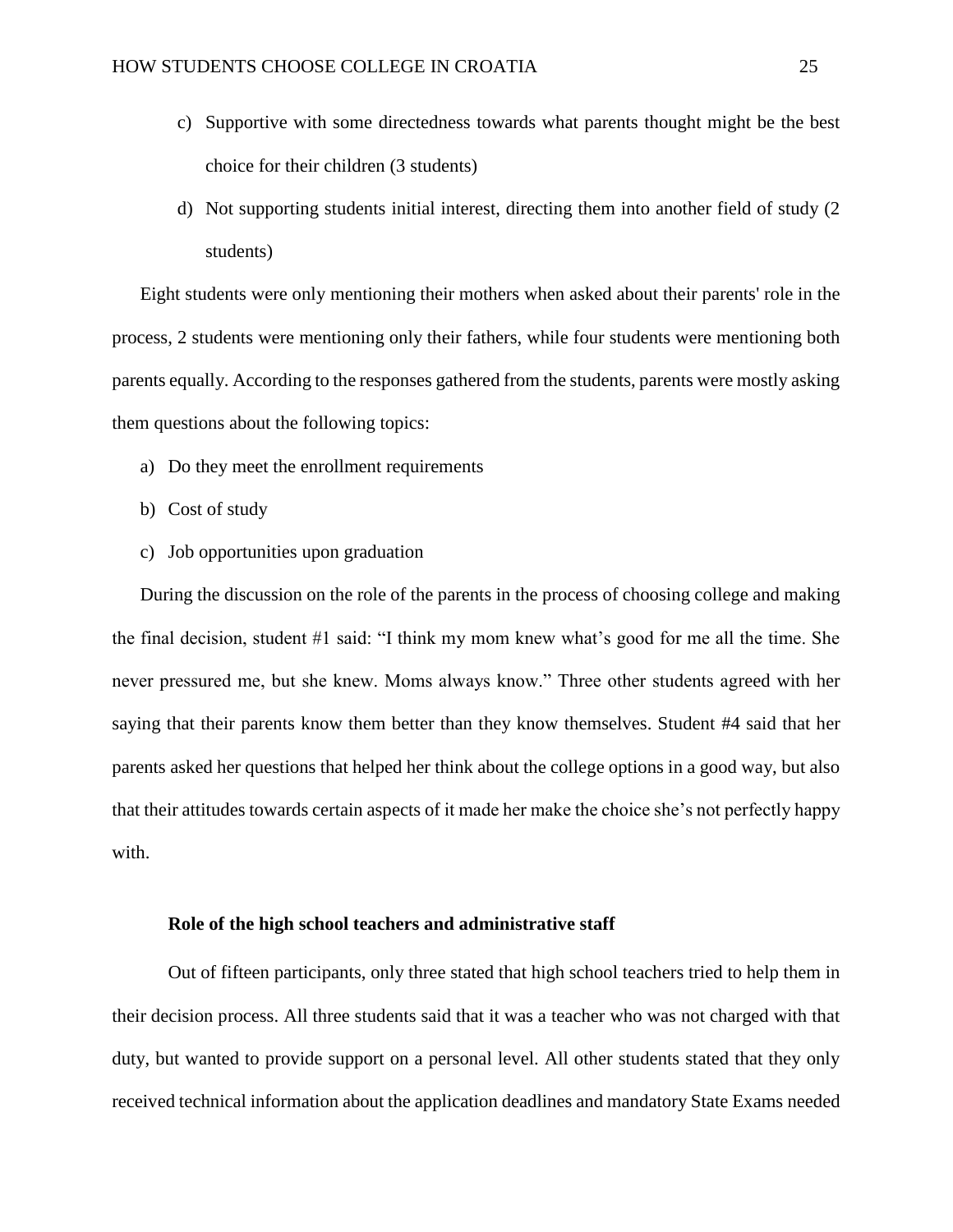for applying for colleges, but no advising in terms of choice of college or career path. Students unanimously agreed that high schools do not offer adequate advising but also felt that their teachers were not informed enough to help them with their decisions. Students #2, #3 and #6 thought that high school teachers play a role in terms of making students like or dislike a certain field of study, but agreed that this can lead students to choose a certain college based on the wrong criteria (liking or disliking of a professor or their way of teaching).

Nine students stated that their school had an official state exam coordinator, but that this person was only informing them about the technical details of the application process and enrollment. Student #10 said that the state exam coordinator even gave them some wrong information about the technical details of the process.

#### <span id="page-26-0"></span>**Role of friends**

Even though the researcher thought this will be an important theme, it turned out that none of the students felt their friends had a big role in the process of choosing college. All of them agreed that they did talk to their friends about their options but did not think their friends' choices influenced them. Student #14 made an additional comment saying that, even though she wasn't influenced by her friends' choices, she is happy that some of them chose the same college as she did. Most of the other students agreed with her.

#### <span id="page-26-1"></span>**Role of professional career and college counselors**

Out of all participants, only two students went through a professional counseling process. Student #1 said she went to a private counseling agency that tested her abilities and skills, but she thought that wasn't helpful. In her words: "They simply told me that, based on my results, I could be successful in any of the colleges I was applying for, but they never told me what would be the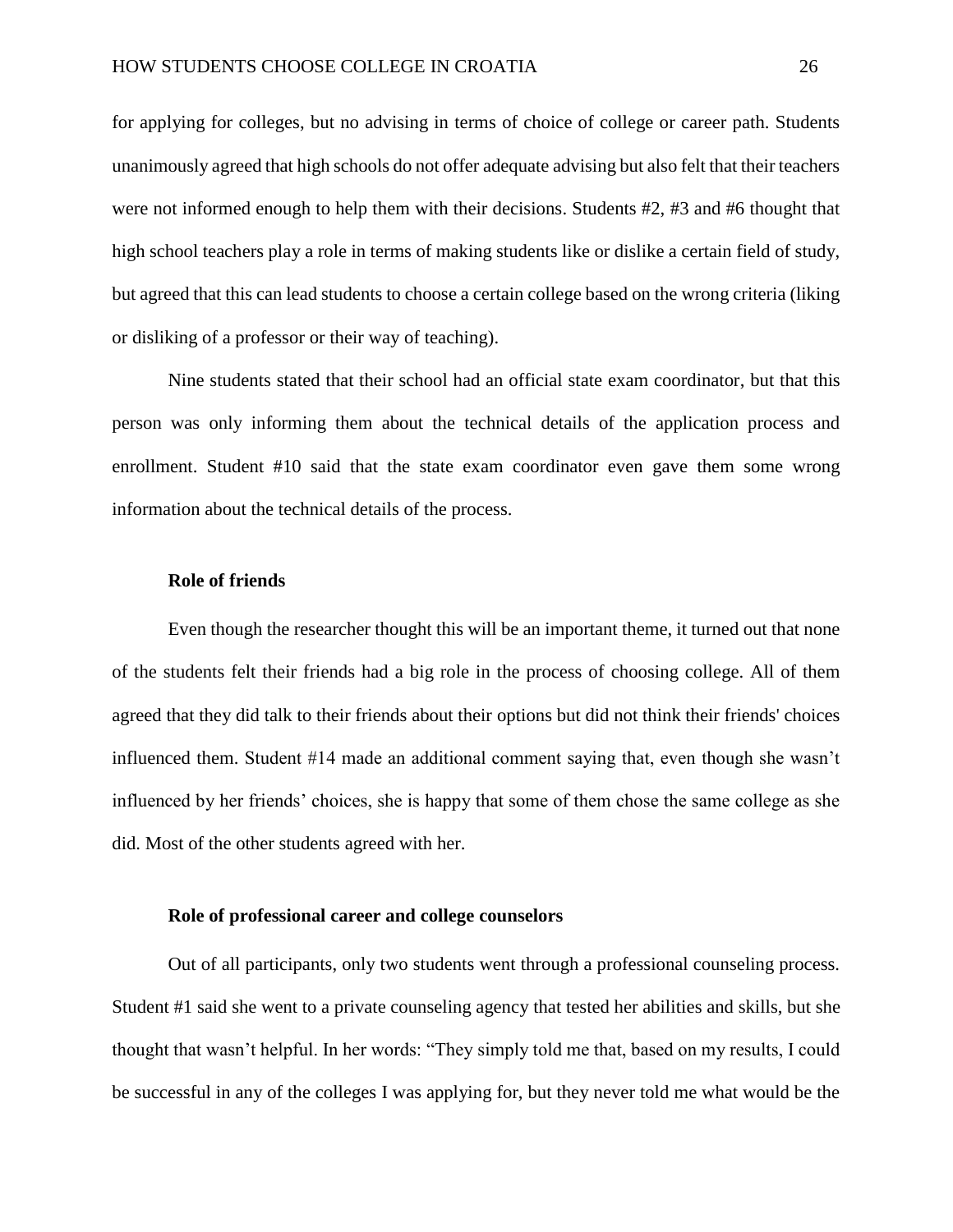best fit for me in terms of my personality and future career options. I left the counseling without any additional benefit from it". Student #6 visited Croatian Employment Service that offers free counseling for seniors in high school, and he also did not feel that was helpful. Student said that they did not have relevant information about colleges and that he felt he knew more than the counselor did. Five participants said that they didn't even know counseling was available and three said that they didn't think they needed it. Student #8 made a comment that he would not ask for counseling at the Croatian Employment Service because he didn't think it's a serious organization.

#### <span id="page-27-0"></span>**Gathering information about colleges**

In terms of gathering relevant information about college options, students all agreed they were looking for some additional information, but the level of their engagement was different. Some actively approached the process, but most of them had started to look for additional information after being prompted by their parents, high school administrators or by college presentations. Ways in which students were gathering information could be divided in two main categories: active and passive information gathering.

**Family, friends, other students.** All participants agreed that they mostly relied on the conversations with people around them. Parents, and siblings in some cases, were the primary source of information for them, followed by their friends who were also exploring college options or were already students. Referral played a bigger role for four students, and others were more actively looking for more information outside of their circle of family and friends.

**Official State Exam Website.** Since the official state exam system lists all of the colleges and study programs in the country, all participants referred to that website at the beginning of their senior year. Some of the students said that from there, they went to websites of the colleges they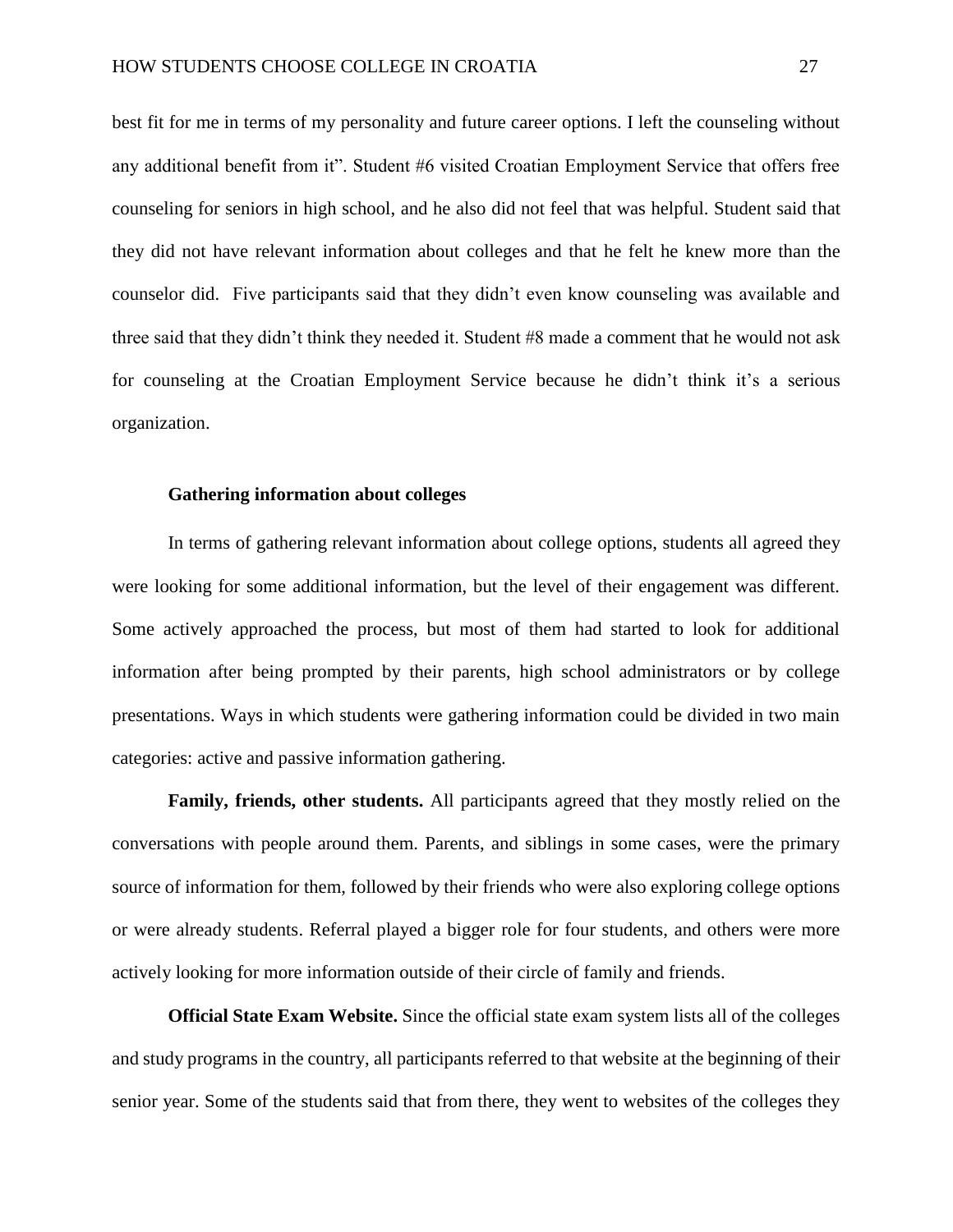were interested in. Everyone found this website to be informative, but mostly in the sense of eliminating those study programs for which they don't meet the requirements, and getting acquainted with all available study programs.

**Official college websites.** Eleven participants said that they went to certain colleges' websites to find out more about the tuition, requirements, and programs. All of those students agreed that college websites are too complicated and not easy to navigate, especially when it comes to public colleges.

**Online Forums**. Six participants mentioned that they were looking into forums to find out more about certain colleges and student experiences. They agreed that, even though there was a lot to read about, they were not confident that people writing those comments were reliable source of information.

**Facebook.** Some students mentioned that they went to colleges' Facebook pages to see if there is anything interesting there. None of them were looking for specific pieces of information there, but just wanted to explore. Two students said they saw ads for a private college on Facebook and came to its Facebook page by simply following the link.

**Google.** Eleven students used Google search to find out more about a certain college, and two students *googled* the words related to areas of their career interest (management and international relations). One student commented that Google is a starting point to everything, so it would be almost impossible not to use it while making a decision.

**Visits to college.** Only students who applied for the private colleges visited the colleges they were interested in before making the final decision. Students who were only applying to public colleges stated that they never really thought about that as a possibility. Those who visited private colleges said that they were invited to do so, either as a part of admissions process, or just in order to meet other students, visit the classes and meet the admissions personnel. One of the students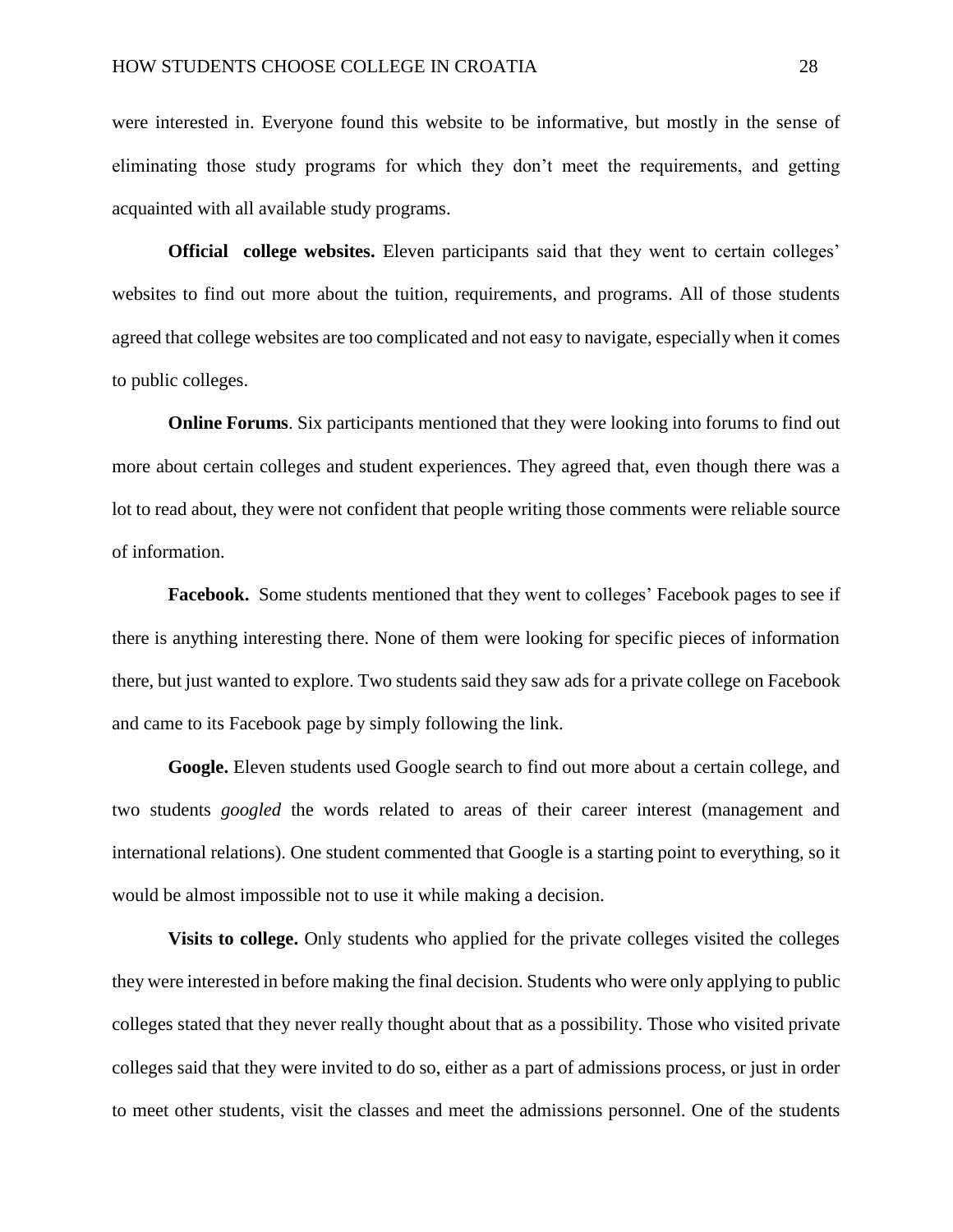who visited a private college of her choice, later decided to visit a public college that she listed as one of her choices, but did not have an opportunity to talk to someone there, so she only walked around to see what it looked like. Students who visited colleges were all very much influenced by the atmosphere at the college and said that it was much easier and faster for them to get the answers to their questions in person than in any other way.

**Presentations of colleges in high schools**. When talking to students about how they gathered information about colleges, seven students said that their high schools hosted college presentations during their senior year in high school. However, only two students remembered having a public college deliver a presentation, while others said it was only the private ones who visited their schools. Students who attended presentations agreed that it was a good way for them to learn more, and three students said that a certain presentation made them further explore that particular college. Student #14 made a comment that "listening to someone talk about a college or a study program in person helps you a lot, because you find out more than just facts about the college- you hear about the experiences, opportunities and other things that you can't find on the web."

**College fairs.** Some students (three) visited the local college fairs organized by the cities they lived in. Two out of three students said they went there because the visit to the fairs was organized by their school, and only one student visited the fairs in order to find out more about his options. None of those students found fairs to be very helpful.

Most of the students said that they were looking for additional information about the colleges they were interested in, and not exploring college options in general. They mostly collected information about programs offered, tuition fees and acceptance criteria. Only three participants said that they were looking for lists of courses and syllabi at the website of colleges they were interested in.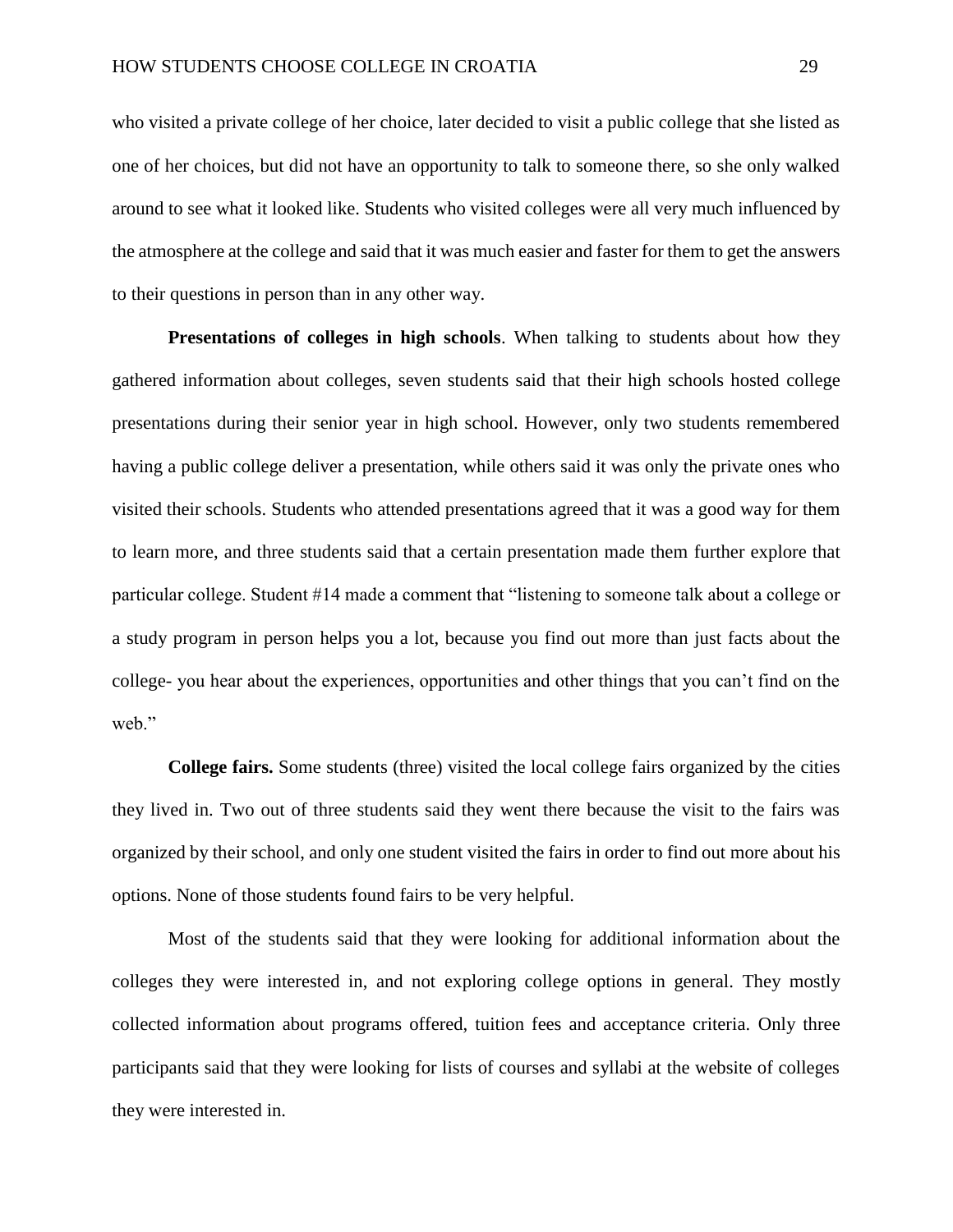#### **Decision factors**

<span id="page-30-0"></span>**Field of study.** When asked about what their considerations were when they were making their final decisions, students agreed that the most important thing for them was that they are interested in a particular field of study. Some of them knew which field of study was definitely not an option for them, so students  $# 3, #5, #6$  and  $#7$  said that they eliminated all natural sciences immediately because they were not good in that field. Student #13 said: "I always knew I wanted to travel a lot and meet new people. I connected the dots and realized that tourism related study would be a good fit for me." Three students (student #8, #9 and #10) said that their choice of high school (vocational high school) partially determined where they can and can't study after graduating. Those three students said that they never gave it much thought and that they just continued in the logical way. The researcher asked them if they ever questioned the premise that it was their only option and student #8 said that he in fact wanted to go to the Fire-fighting School, but his parents did not support the idea so he never applied. Three students were considering options in different fields of study that were not related to one another. Student #1 was considering architecture, computer science and law, student #2 was considering business school and kinesiology, and student #11 was debating between medical and business school. Other students' choices were mostly related to the similar fields of study. Six students knew which college they will chose, but were indecisive between the degree programs they will apply for. Six students were choosing colleges that were in the same scientific fields, but in different disciplines (e.g. law and economy, mechanical and naval engineering etc.).

In general, when they first started thinking about their college options, students had some ideas about where they can get admitted and about what they were (or they were not) interested in. They also based their consideration on the success they had in certain classes in high school.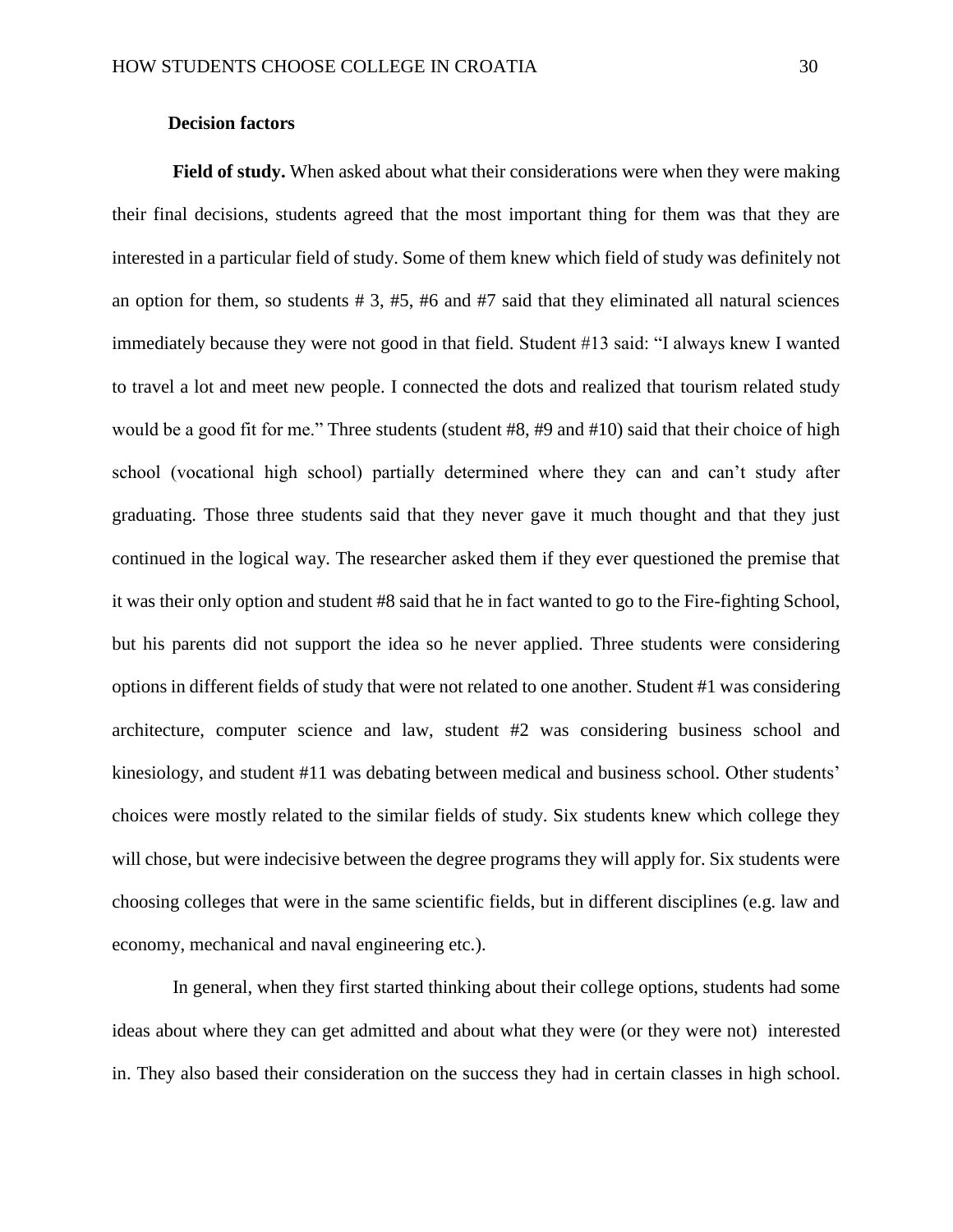After that, students continued narrowing down their options based on some additional criteria until they made the final decision.

**Employment options and future earnings.** All of the participants in this study agreed that employment options were an important part of their considerations during the decision process. Student #2 said: "Being able to earn money after I graduate was one of the most important factors in the decision. It's not that I want to be able to buy an expensive yacht, but I want to have a decent living." Student #1 agreed with that, but added that this wasn't the most important part of the decision since she wanted to have a job she will like. According to students #8, #9, #10 and #12, potential salary level was something that influenced their decision a lot.

Student #4 said that her parents were the ones who prompted her to think about future earnings, and she said: "I wasn't really thinking about that, but when they started mentioning it, I realized that I should think about that more. Of course, I still wanted to study something that I liked." Student #3 commented on that saying that all of her options were in the fields that don't really offer high salary opportunities, but it was important to her that there are plenty of jobs available in that field, so she wouldn't end up being unemployed. Students #6 and #7 agreed with her, as they also thought that variety of employment opportunities was more important than the actual salary level. Students #1, #5, #15, and #7 agreed that if you pick a field of study that you will like, and if you become good in what you do, job opportunities will always present themselves. A phrase "decent life" occurred in the discussions a couple of times, and students reflected on the current unemployment situation in Croatia, saying that they would not like to be a part of the unemployment rate statistics. For most of the participants, being able to work outside of Croatia someday was an important factor as well.

**Location of the college.** Students had expressed different opinions on the importance of the location of the college they will be attending. While for some of them, it was important to stay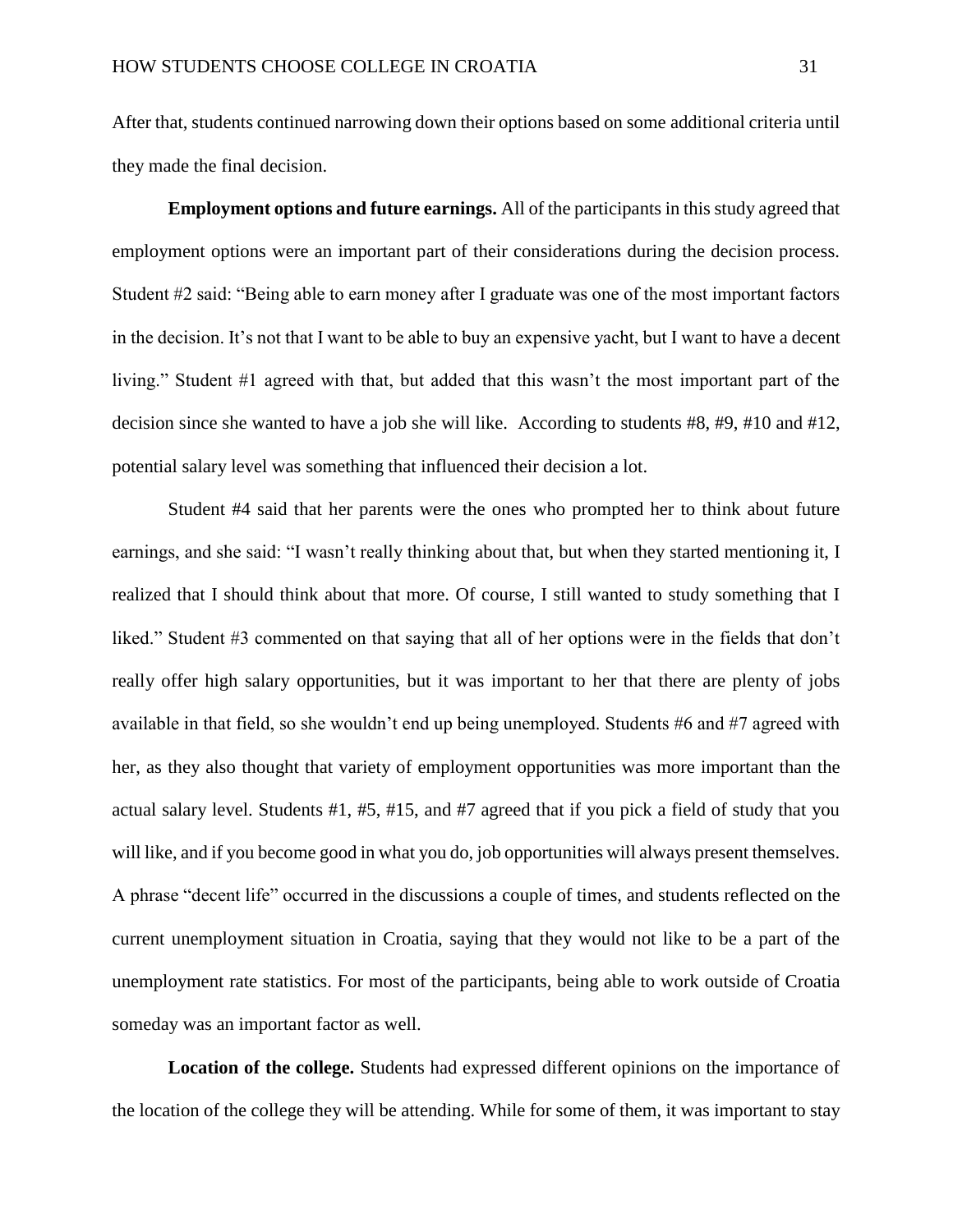in the city where they were living (all of those are students coming from Croatia's capital, Zagreb), some were specifically interested in moving away from their hometown (all of those were students coming from smaller cities). Those students who did move away from home to study (5 participants in the study) were happy with their decision to do so. Out of those five students, 4 moved from a smaller to a bigger city, and only one moved from a bigger to a smaller city. Reasons for moving away from home included: quality of education, bigger city, lack of parental control, and becoming more independent. Out of all students who were a part of focus groups, only three seriously considered studying outside of the country. Seven students said that it sounds like a good idea, but they never thought it would be possible for them, so they didn't look for any options abroad. Five students explicitly said that they wouldn't move to another country yet. Out of three students who were considering options abroad, two gave up on that due to the financial aspect of that decision and one was not allowed to do that because of her parents' attitude towards her life away from them. In this discussion, students made comments on the fact that in Croatia, people live with their parents longer than they should, and how that's a traditional way of doing things in this country. Student #11 said: "If I don't like it there, I can always come back home. That's easy. .<br>.

**Quality and reputation of the college.** Most of the students had no specific comments on this topic, and only a couple of them made comments related to the perception of private colleges with employers, connecting that to the quality of the programs delivered. Their comments were mostly related about the perception of the quality, and quality in terms of graduates' employment rates, and they all stated that they are not aware of any official rankings available in Croatia.

**Finances.** Students who were planning on studying on public colleges in their home town did not think about finances when making their decision, since public education is free (or with very low tuition rates). Students who were considering options outside of their home town all had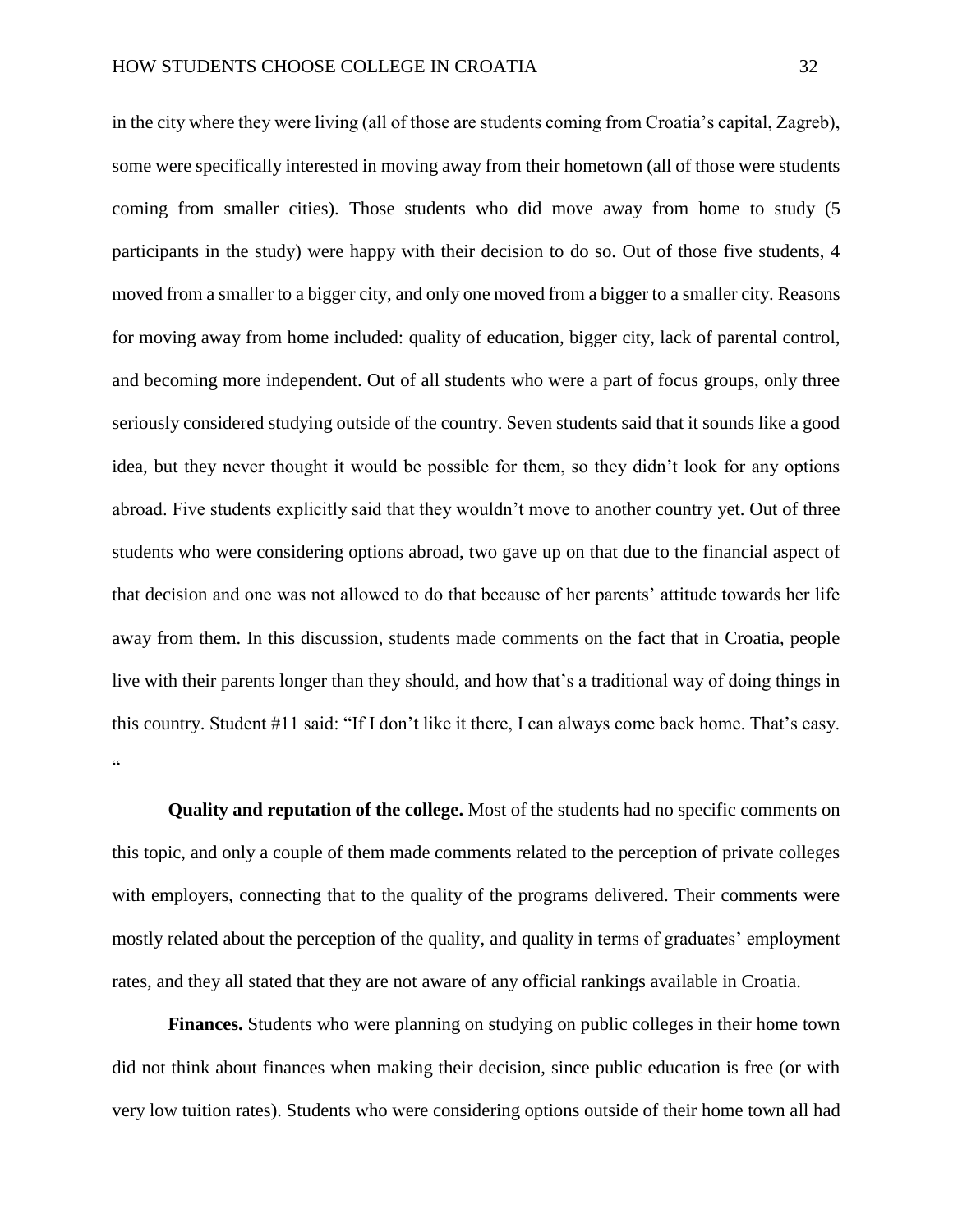finance related conversations with their parents and compared the costs of living at home and in another city. A special attention was given to finances by those students who were thinking of private education options, or were exploring the possibility to study outside of the country (or both). All students who opted for the private educational institutions (5 students) said that they thought of this as an investment, as they believed it would give them better employment opportunities in the future. One of the students said that he was making a decision between a private college in his home town and a public college in another city, and him and his family decided that the cost of living in another city is going to exceed the cost of paying for the private college tuition, so he opted for the private one in the end. Student # 15 said that when she first heard of the private college she liked, she thought the tuition was too high for her parents, so at first she didn't even mention that idea to them. Later on, when she talked to her parents, she was surprised that they in fact were fully supportive of the idea and had the funds to pay for the tuition. Another student commented on that, saying that he also had no idea if his parents would be able to finance his studies in another city, but he realized that even though they were not financially strong, education was on the top of the list of their priorities, so they were willing to take a loan in case he finds something that he really likes.

#### **Discussion**

<span id="page-33-0"></span>The purpose of this exploratory study was to find out more about how students in Croatia go through the process of choosing a college. In addition to that, the researcher wanted to find out when students start thinking about colleges, what are the most important factors influencing their decision, who are the most important people influencing their decision and where do they look for information about their options. The researcher conducted two focus groups, one in Dubrovnik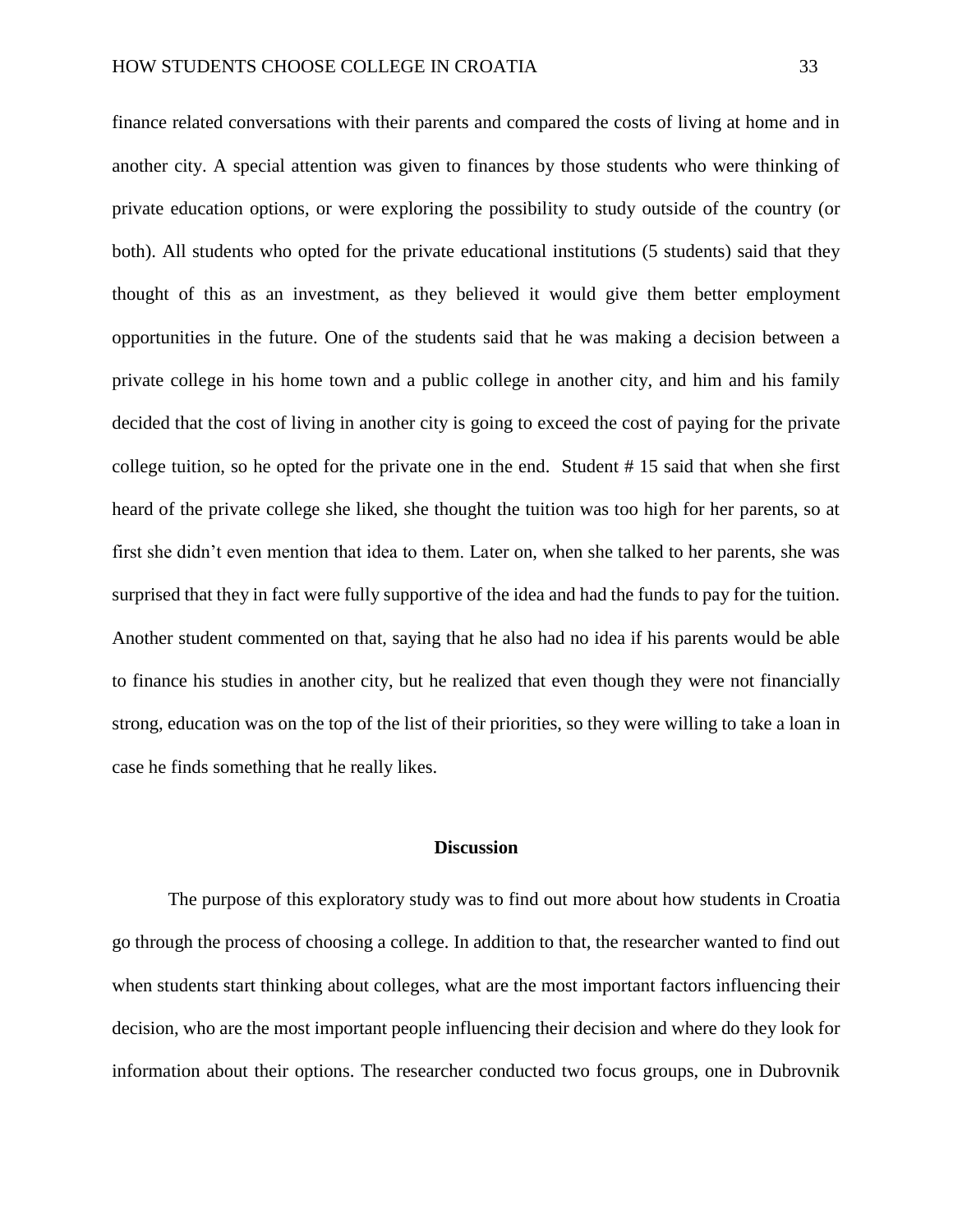and one in Zagreb, with a total of fifteen participants who are currently freshmen at one of the private or public colleges in Croatia.

Some of the findings were consistent with the previously written literature on that topic, while the discrepancies mostly show when comparing literature related to the process of choosing college in Croatia and in the US. One of the factors that this study showed as very important is parents' influence on students, which is consistent to the findings of Lainjo (2005) Kinzie et al. (2004), Burdett (2013), Bers and Galowich (2002), to name a few. Another aspect that the researcher found to be important to Croatian students participating in this research is their field of interest, which is in line with the findings of Potocnik (2008). Participants' responses show that the employment options are one of things that students are particularly interested in when thinking about colleges, which supports the work of Potocnik (2008), Nora and Cabrera (1992), Kesic and Previsic (1997). Even though participants talked about the importance of employment options in the future, this study still can't confirm that students are sufficiently informed about that factor to be able to make an informed choice.

Another factor that influences students' decision process is the financial aspect of enrolling into a certain college. That can be seen in their responses about looking for options in other countries, or even in cities other than their hometowns. Based on their responses, we can also conclude that some of the students and their parents are still not ready to consider paying for college, as all public colleges are still free of charge or charging very low tuition rates.

An interesting thing that came out of this research, and one that should be further researched, is that students' don't feel they are getting sufficient and adequate counseling, so most of the information they gather comes from their immediate family and friends and online sources of information. Students expressed their dissatisfaction with colleges' websites, counseling services (both in high schools and outside of them) and, based on their responses, a conclusion can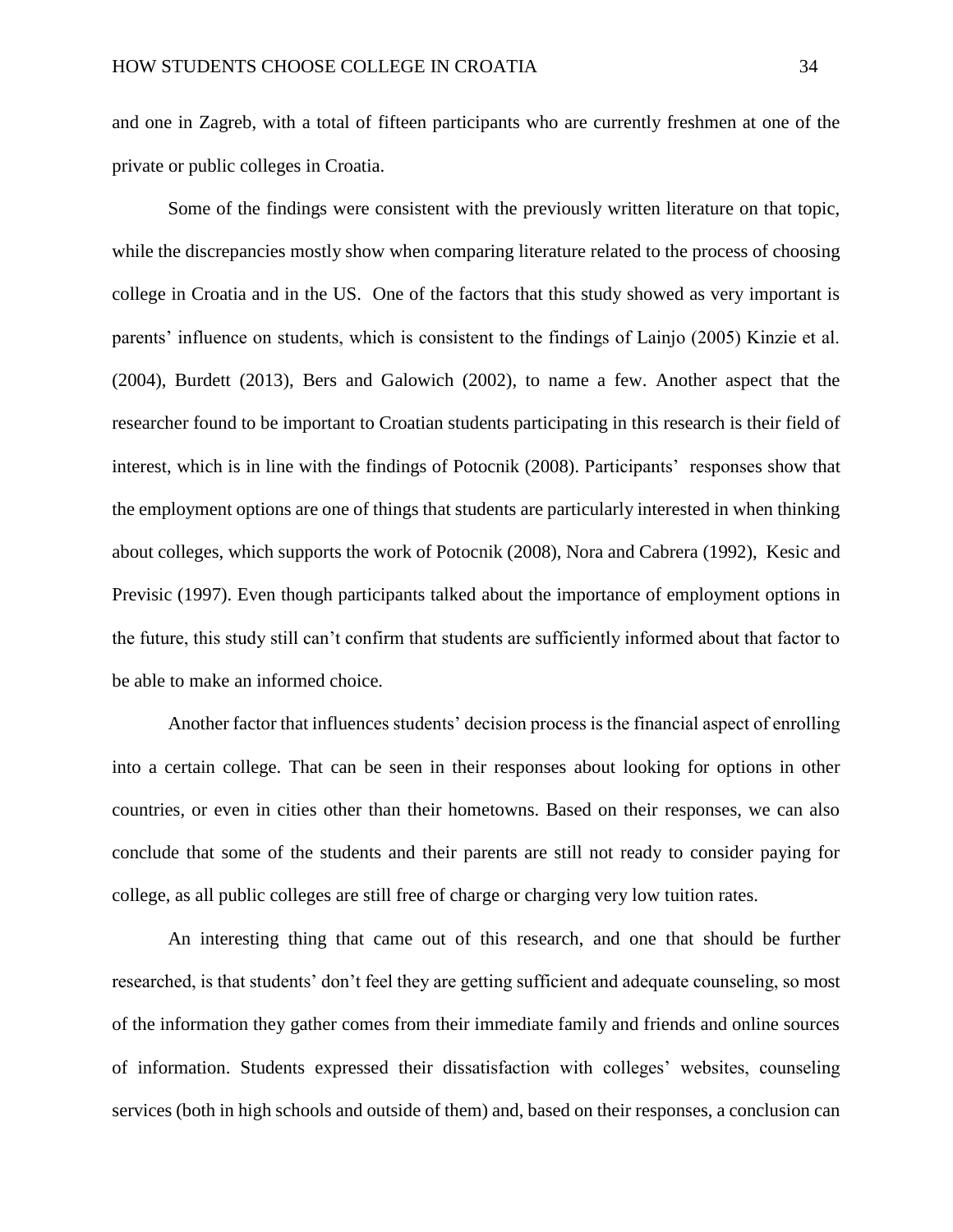be made that they are making their decisions mostly based on what they think they are good at and what they find to be an appealing profession. The role of their parents seems to be important, but it is not always clear if they are influencing students in a positive (supporting) or a negative (directing) way.

While international literature shows that rankings and quality fall into the top influencing factors (Burdett, 2013; Shaw, Kobrin, Packman, Sheryl and Schmidt 2009), this study showed that Croatian students involved in the research have not really given that aspect much thought. This was an expected outcome, since Croatia does not rank universities in a systematic way, nor is there a way to compare the outcomes students have from studying at a certain college. Based on this finding, recommendation can be made for another research related to this particular topic. This would surely allow students and their parents to make better choice and also build a foundation for proper student advising.

Even though most of the participants never visited the colleges they were applying for, those few who did were heavily influenced by it. Since only private colleges seem to offer that possibility to students, it is hard to conclude what the actual strength of this factor really is. However, personal contact with the college was something that students found to be very helpful and informative.

As seen in the previous research by Jokic and Ristic (2014), students are not highly motivated to leave their hometown, except in cases of moving to a bigger city. According to the students who were a part of this research, parents are not open for the possibility of children moving away of home if not necessary, and even students themselves have not considered that as an option in a lot of cases. Vicinity to home is a factor that was important to most of the participants, which is in line with the findings of Briggs (2006) and Simões and Soares (2010).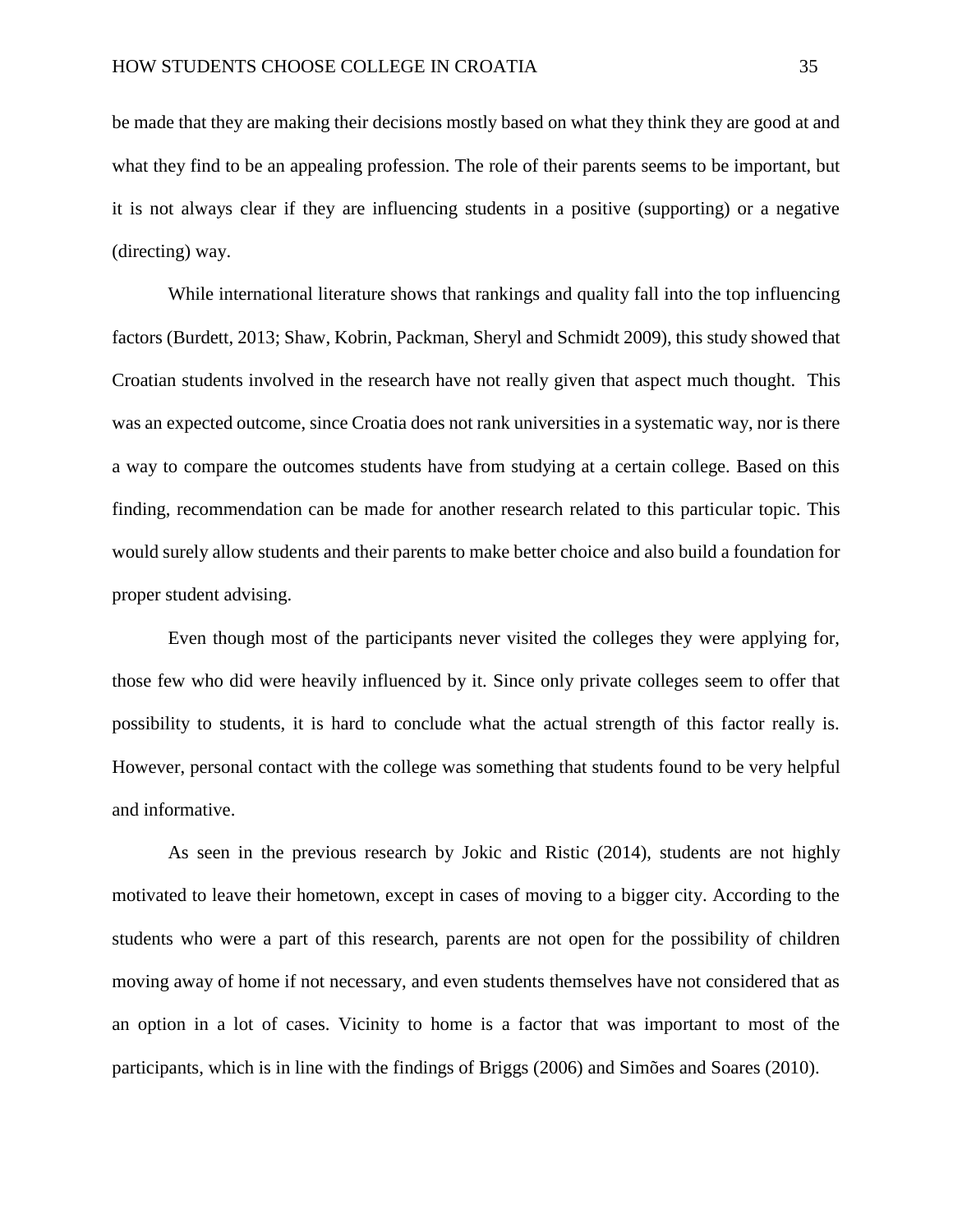This research found that some of the most important factors for students in Croatia choosing college are interest in the field of study, employment and career possibilities, finances and location. Parents are the ones who influence students the most, while high school administrations and teachers only seems to have a marginal role, often only related to technical aspects of the decision (requirements, deadlines, application process). Students use internet as the primary source of information, while discussing their options and sharing information with their friends and families.

By better understanding the process of choosing college, educational institutions and governmental agencies can explore the ways in which they can provide students with more counseling opportunities, thus reducing the number of students who drop out of college, transfer to other college because it wasn't the right fit and even reduce the youth unemployment rate in the long term, by making the information more available to the students.

#### **Recommendations for Future Research**

<span id="page-36-0"></span>Since this study only included a limited number of students and used a non- probability sample that does not accurately represent the entire population, future research should include more diverse group of students and a sample that would more accurately represent the population. It would be interesting to find out how different socio-economic and demographic factors influence the process of choosing college, which was something that was not possible to conclude from this research, due to its limitations that were described in the Limitation section. Based on the findings of this exploratory research, a new quantitative research should be done with the purpose of quantifying and correlating certain students' attributes to the factors that influence their enrollment decision.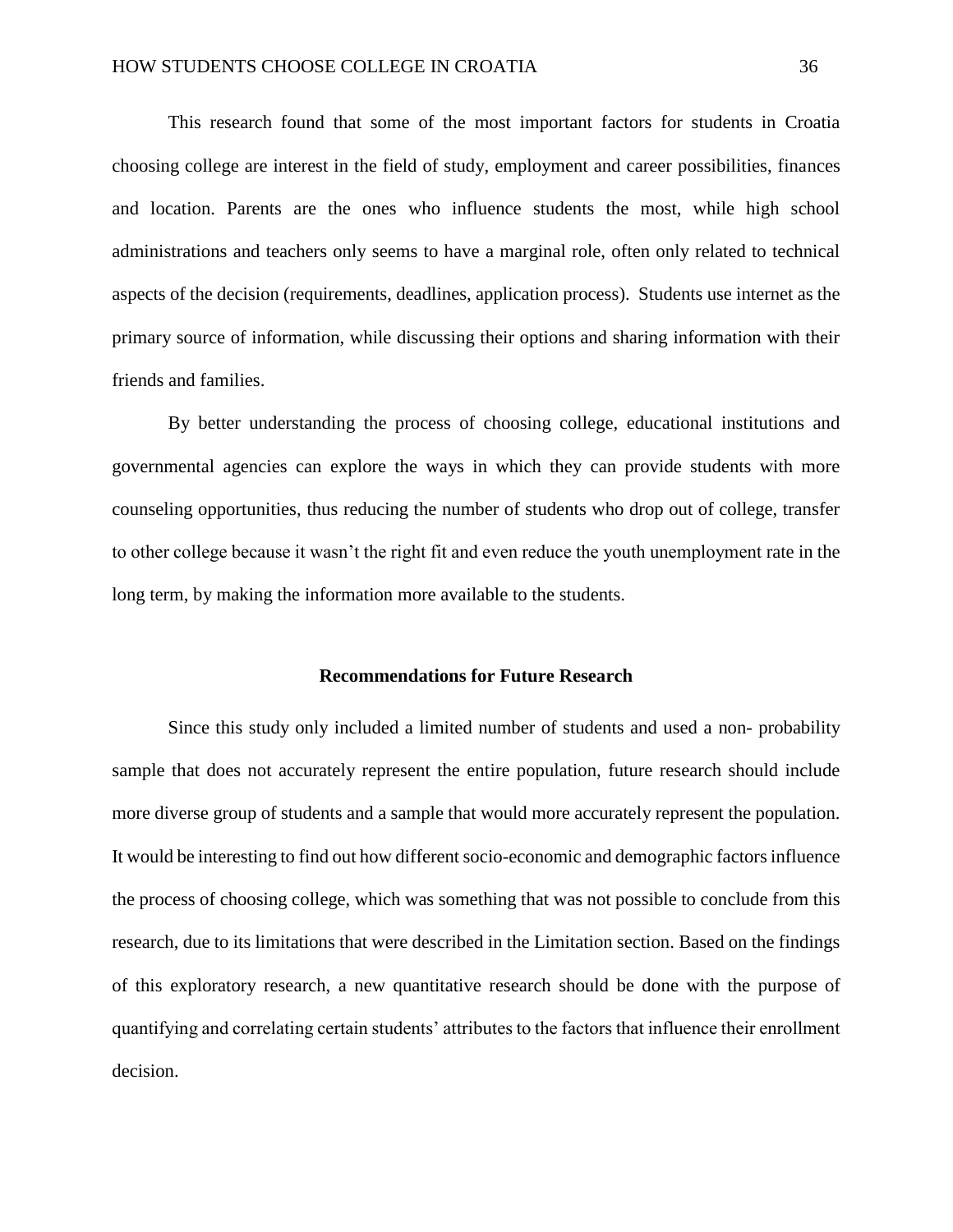Another possible research that would be a good follow up on this one, is to further explore the information channels students use in the process of choosing college and to find out where are the potential information gaps between what students want to find out, and what they are presented with.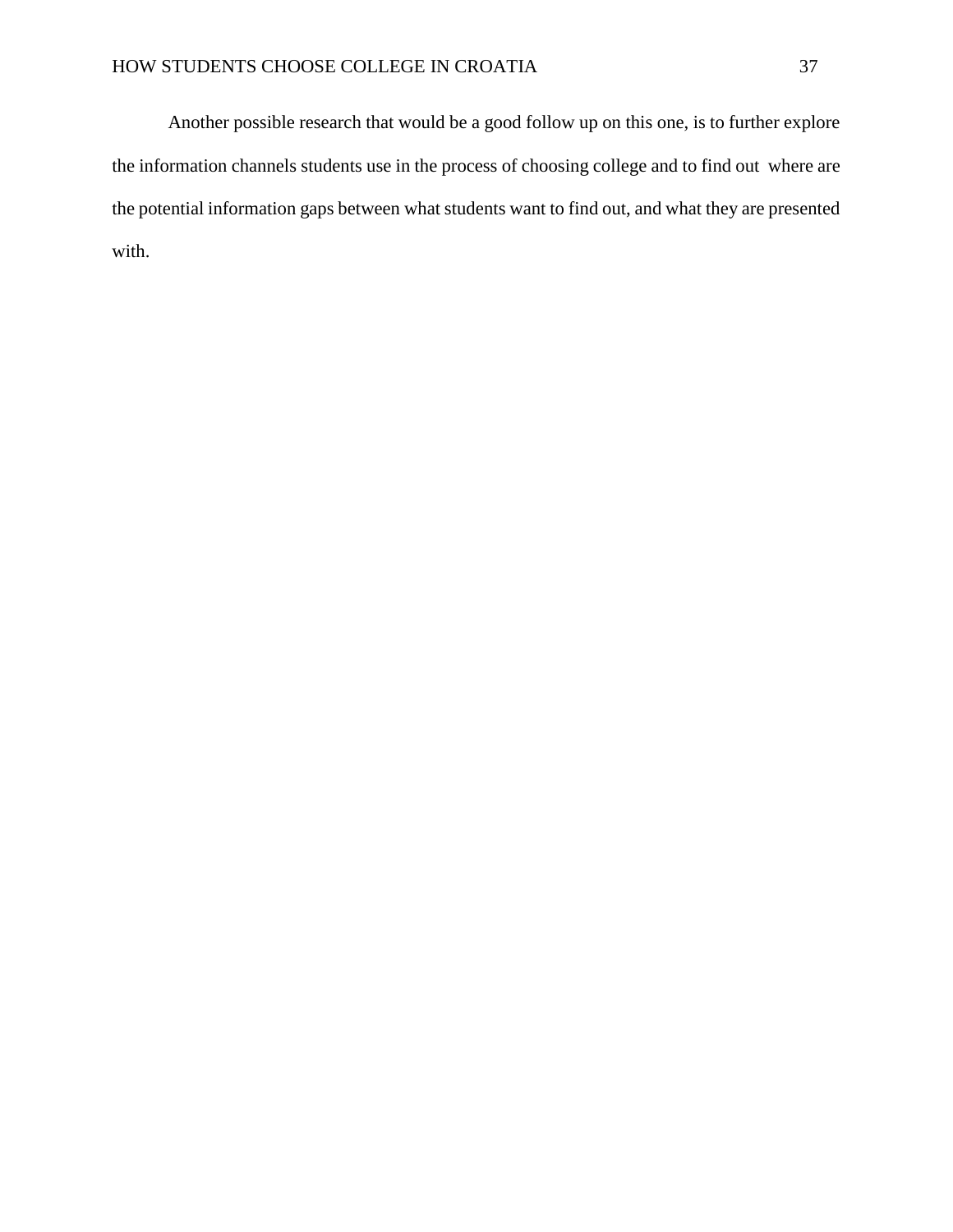#### References

<span id="page-38-0"></span>Agency for Science and Higher Education. (2015) *Vrste studija u Republici Hrvatskoj*. [Types of study programs in the Republic of Croatia]. Retrieved from:

<https://www.azvo.hr/hr/visoko-obrazovanje/vrste-studija-u-republici-hrvatskoj>

- Agency for Science and Higher Education. (January, 2008) *Kratak pregled visokog obrazovanja u Republici Hrvatskoj.* [Short overview of higher education in the Republic of Croatia]. Retrieved from:<https://www.azvo.hr/images/stories/publikacije/Kratak.pdf>
- Bers, T. H., & Galowich, P. M. (2002).Using survey and focus group research to learn about parents' roles in the community college choice process. *Community College Review, 29*(4), 67-82. Retrieved from: <http://crw.sagepub.com/>
- Bertrand, J.T., Brown, J.E., & Ward, V.M. (1992). Techniques for analyzing focus group data. *Evaluation Review,*16 (2), 198-209. Doi: 10.1177/0193841X9201600206
- Briggs, S. (2006). An exploratory study of the factors influencing undergraduate student choice: The case of higher education in Scotland. *Studies in Higher Education, 31*(6), 705-722. Retrieved from:<http://www.srhe.ac.uk/publications/>
- Burdett, K. R. (2013). *How students choose a college: Understanding the role of internet based resources in the college choice process* (Order No. 3590306). Available from ProQuest Dissertations & Theses Full Text. (1431508584). Retrieved from <http://www.proquest.com/products-services/pqdt.html>
- Ceja, M. A. (2001). Applying, choosing, and enrolling in higher education: Understanding the college choice process of first-generation Chicana students (Order No. 3026250). Available from ProQuest Dissertations & Theses Full Text. (276519245). Retrieved from <http://www.proquest.com/products-services/pqdt.html>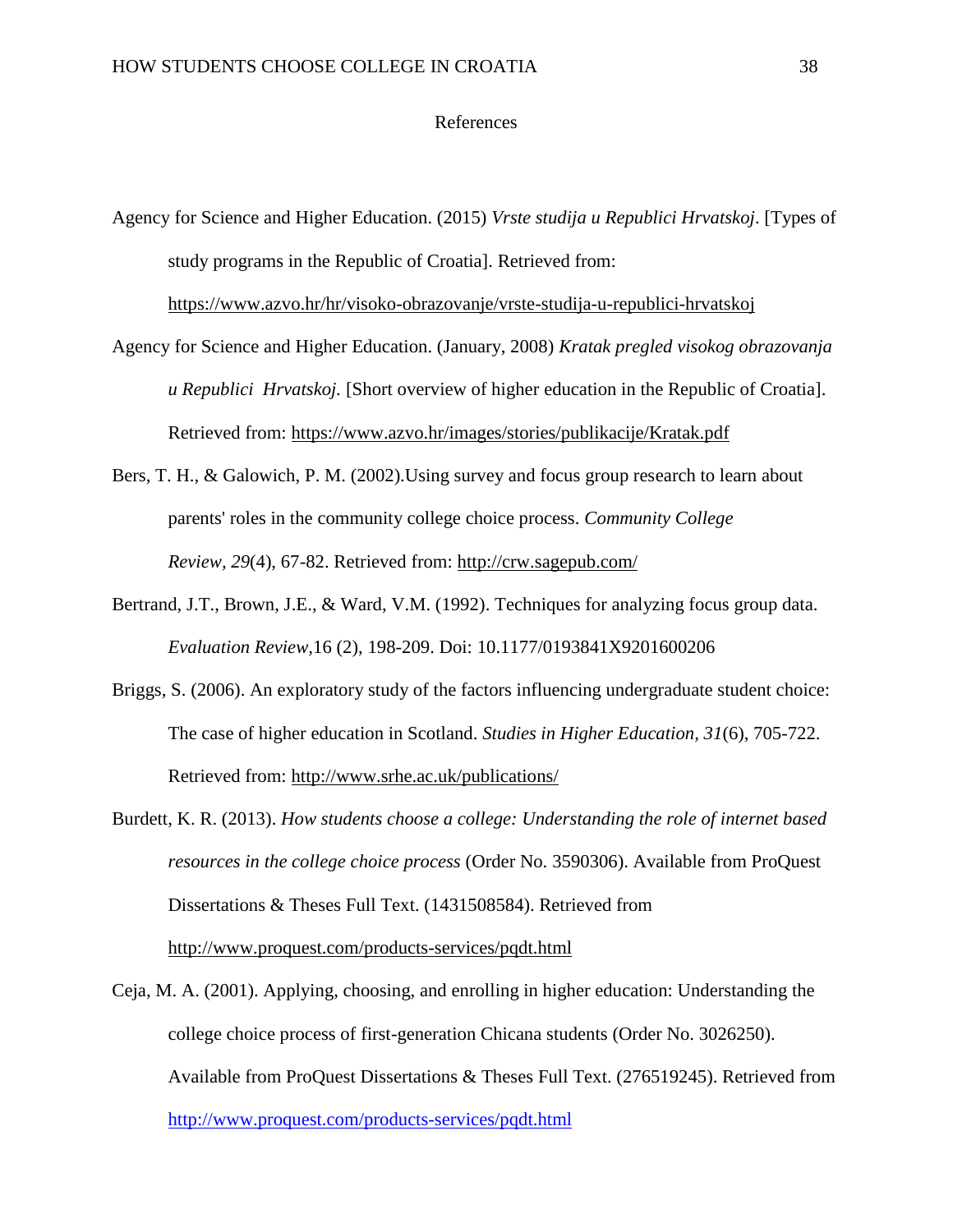- Chia, A. (2011). *A study of the factors influencing students' selection of a private educational institution in Singapore and the marketing implications for the institution*. Rochester: Social Science Research Network. DOI: http://dx.doi.org/10.2139/ssrn.1869422 Retrieved from:<http://papers.ssrn.com/>
- Connelly, L.M. (2015). Research Roundtable. Focus Groups. *MEDSURG Nursing*, 24(5), 369- 370
- Cortes, J. S. (2012). *Do parents matter? Examining the role of parental influences on the degree aspirations of first-generation students* (Order No. 3585170). Available from ProQuest Dissertations & Theses Full Text. (1506939103). Retrieved from

<http://www.proquest.com/products-services/pqdt.html>

Croatian Bureau of Statistics. (2015) Key figures. Retrieved from:

[http://www.dzs.hr/default\\_e.htm](http://www.dzs.hr/default_e.htm)

Creswell, J. (2014). Research design (4th ed.). Los Angeles, CA: Sage.

Denscombe, Martyn (2014). Good Research Guide : For Small-Scale Social Research Projects. Retrieved from http://www.eblib.com

Devcic, K., Prazic, I. T. (2013). Analiza kriterija za odlucivanje o upisu na veleuciliste Nikola Tesla u Gospicu [Analyses of the criteria for enrolling at Nikola Tesla polytechnics in Gospic]. *Ekonomski Vjesnik, 26*(1), 225-236. Retrieved from <http://hrcak.srce.hr/ekonomskivjesnik>

Dolinsky, A. L., P.H.D. (2010). The adequacy of the information that students utilize when choosing a college: An attribute importance and information sufficiency approach. *College Student Journal, 44*(3), 762-776. Retrieved from: [http://www.projectinnovation.biz/college\\_student\\_journal](http://www.projectinnovation.biz/college_student_journal)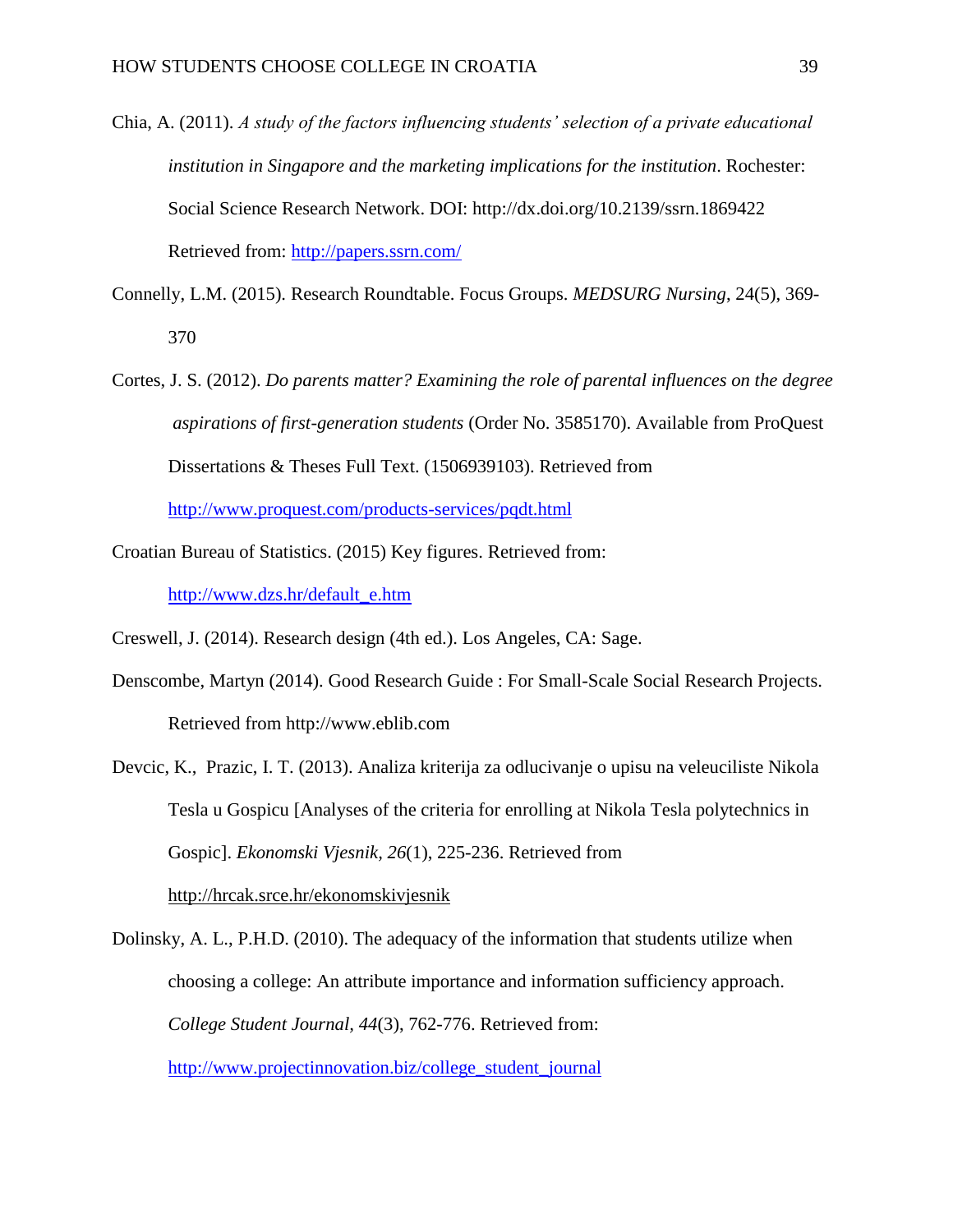- Horrigan, D. W. (2007). *Integrated marketing communications in higher education* (Order No. 3265778). Available from ABI/INFORM Complete; ProQuest Dissertations & Theses Full Text. (304859628). Retrieved from: [http://www.proquest.com/products](http://www.proquest.com/products-services/pqdt.html)[services/pqdt.html](http://www.proquest.com/products-services/pqdt.html)
- Jokić B., Ristić- Dedić Z.(2014), Postati student u Hrvatskoj [Become a student in Croatia], Agency for Science and Higher Education, Croatia. Retrieved from: [https://www.azvo.hr/images/stories/publikacije/Postati\\_student\\_u\\_Hrvatskoj.pdf](https://www.azvo.hr/images/stories/publikacije/Postati_student_u_Hrvatskoj.pdf)
- Kesic T., Previsic J., Students' motives for enrollment in and satisfaction with the curricula of faculties of economics and electrical engineering in Croatia (1998), Drustvena istrazivanja, vol. 7. No 4-5 (36-37). Retrieved from: [http://hrcak.srce.hr/index.php?show=clanak&id\\_clanak\\_jezik=32183](http://hrcak.srce.hr/index.php?show=clanak&id_clanak_jezik=32183)
- Kinzie, J., Palmer, M., Hayek, D., Hossler, D., Jacob, S. A., & Cummings, H. (2004). Fifty years of college choice: Social, political and institutional influences on the decision-making process*.* IN: Lumina Foundation for Education. Retrieved from: <http://www.luminafoundation.org/files/publications/Hossler.pdf>
- Lainjo, Y. B. (2005). How prospective students choose colleges (Order No. 1440806). Available from ProQuest Dissertations & Theses Full Text: Health & Medicine; ProQuest Dissertations & Theses Full Text: Social Sciences. (304988956). Retrieved from: <http://www.proquest.com/products-services/pqdt.html>
- Morgan, D.L.(1996). Focus groups. *Annual Review of Sociology.* 22, 129-152. Retrieved from: <http://www.proquest.com/products-services/pqdt.html>
- Mount, J., & Belanger, C. H. (2004). Entrepreneurship and image management in higher education: Pillars of massification.*The Canadian Journal of Higher Education, 34*(2), 125-140. Retrieved from:<http://csshe-scees.ca/>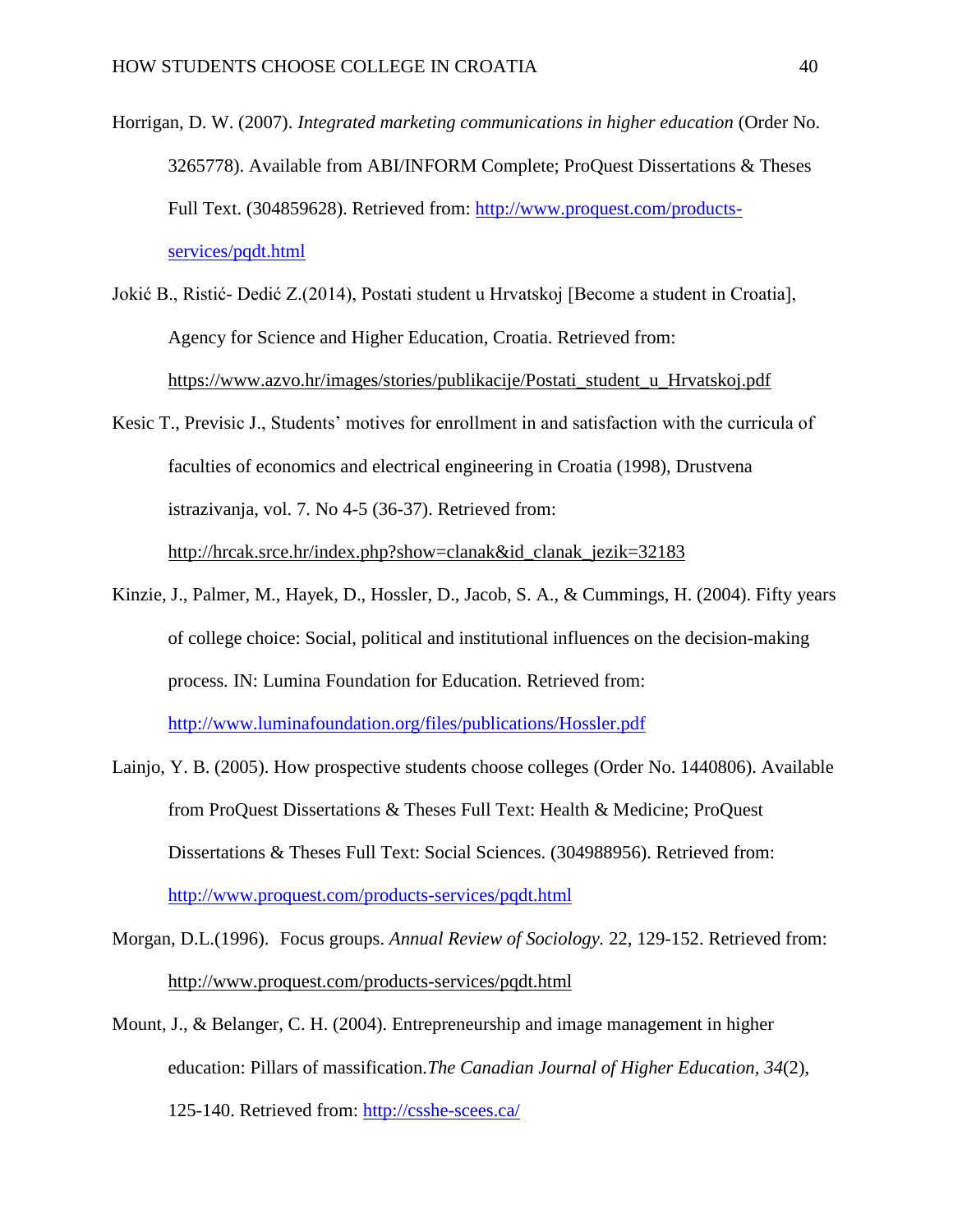- Obadic A., Majic E. (2013), Unemployment structure analysis of highly educated people in Croatia and measures for reductions of unemployment. Poslovna izvrsnost, vol.7 no 2. Retrived from: [http://hrcak.srce.hr/index.php?show=clanak&id\\_clanak\\_jezik=166402](http://hrcak.srce.hr/index.php?show=clanak&id_clanak_jezik=166402)
- Potocnik, D., (2008): Izbor studija: Motivacijska struktura upisa i ocekivani uspjeh u pronalasku zeljenoga posla, Sociologija i prostor, 46 (3-4): 265-284. Retrieved from: [http://hrcak.srce.hr/index.php?show=clanak&id\\_clanak\\_jezik=50535](http://hrcak.srce.hr/index.php?show=clanak&id_clanak_jezik=50535)
- Shaw, E. J., Kobrin, J. L., Packman, S. F., & Schmidt, A. E. (2009). Describing students involved in the search phase of the college choice process: A cluster analysis study. *Journal of Advanced Academics, 20*(4), 662-700,750-751. Retrieved from[:http://joa.sagepub.com/](http://joa.sagepub.com/)
- Simões, Cláudia, and Ana Maria Soares. Applying to Higher Education: Information Sources and Choice Factors. *Studies in Higher Education* 35.4 (2010): 371. *ProQuest*. Web. Retrieved from:<http://joa.sagepub.com/>
- Tavares, O., & Cardoso, S. (2013). Enrolment choices in Portuguese higher education: Do students behave as rational consumers? *Higher Education, 66*(3), 297-309. DOI: 10.1080/03075070903096490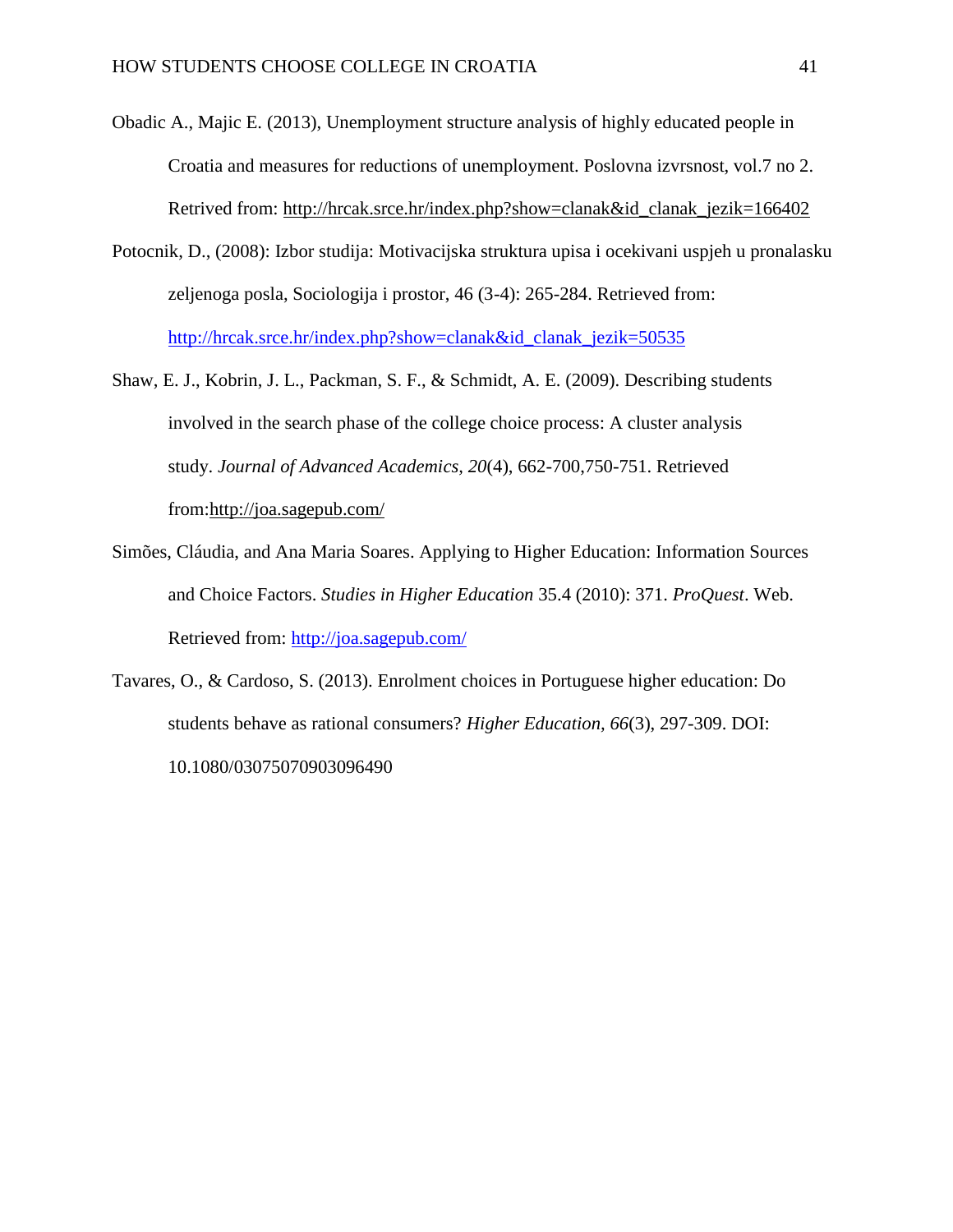#### **Appendix A**

#### **Focus group questions**

<span id="page-42-0"></span>1.When did you start thinking about colleges you will be applying for?

a)What prompted you to start thinking about it then?

- 2. Was there anyone who told you that it's time to start thinking about the colleges?
	- a) What was the role of your parents in the process?
	- b) What was the role of your frineds in the process?
	- c) What was the role of your teaches in the process?

4) How did you decide what you will apply for?

5) Were you considering study programs in the similar field or more different ones (e.g. architecture and business, business and medine?)

6) What influenced your decision making process (e.g. financial aspect, location of the university/college, referrals from friends/family, expectations...)

7) Where did you look for more information about your college options? (Visits, brochures, web sites..)

8) What did you think you needed to know to make your final decision? What kind of information were you looking for?

9) What do you think influenced your final decision the most?

10) If you were doing any research on the Internet, what key words were you using?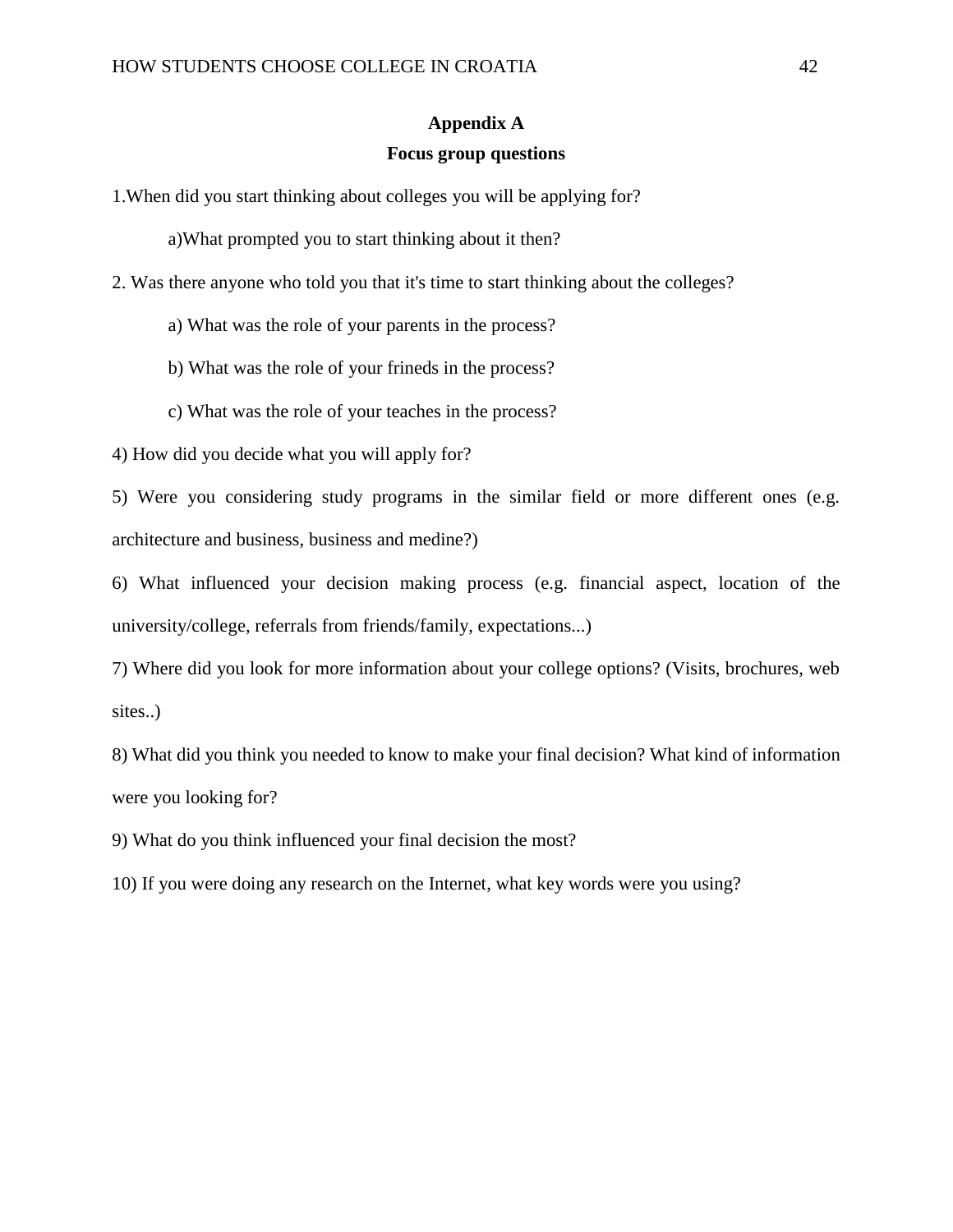### **Appendix B**

#### **List of Themes and Sub-themes**

<span id="page-43-0"></span>

| <b>Theme</b>                   | Sub-theme                                                |
|--------------------------------|----------------------------------------------------------|
| First considerations - timing  | $1st$ and $2nd$ grade of high school                     |
|                                | 3 <sup>rd</sup> and 4 <sup>th</sup> grade high school    |
| Shortlist of colleges – timing | 1 <sup>st</sup> and 2 <sup>nd</sup> grade of high school |
|                                | 3 <sup>rd</sup> grade of high school                     |
|                                | 4 <sup>th</sup> grade of high school                     |
| Parents' role                  | Supportive                                               |
|                                | Questioning decision                                     |
|                                | Directing                                                |
|                                | Not supporting                                           |
|                                | Mother                                                   |
|                                | Father                                                   |
|                                | <b>Both</b>                                              |
| High school teachers and       | Support from teachers                                    |
| administrative staff           | Official state exam coordinator                          |
|                                | No support                                               |
| Role of friends                |                                                          |